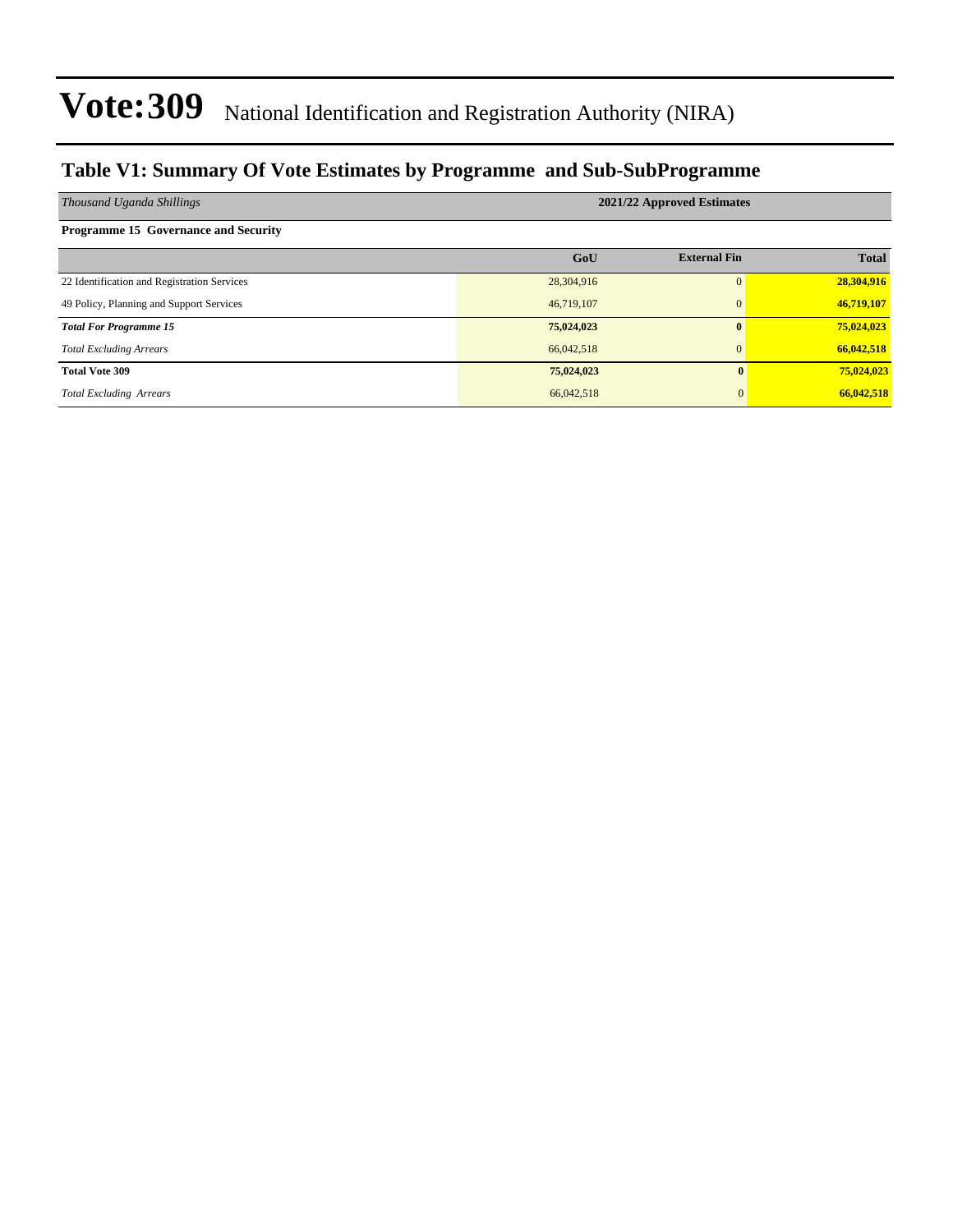### **Table V2: Summary Of Vote Estimates by Sub-SubProgramme,Department and Project**

| Thousand Uganda Shillings                                                 |                  | 2020/21 Approved Budget<br>2021/22 Approved Estimates |                  |              |             |                               |              |
|---------------------------------------------------------------------------|------------------|-------------------------------------------------------|------------------|--------------|-------------|-------------------------------|--------------|
| <b>Sub-SubProgramme 22 Identification and Registration Services</b>       |                  |                                                       |                  |              |             |                               |              |
| <b>Recurrent Budget Estimates</b>                                         | <b>Wage</b>      | <b>Non-Wage</b>                                       | <b>AIA</b>       | <b>Total</b> | <b>Wage</b> | Non-Wage                      | <b>Total</b> |
| 02 Identification Services                                                | 11,861,136       | 21,241,936                                            | $\overline{0}$   | 33,103,072   | 11,861,136  | 13,332,615                    | 25,193,751   |
| 03 Civil Registration Services                                            | 1,655,664        | 3,524,102                                             | $\mathbf{0}$     | 5,179,766    | 1,655,664   | 1,455,501                     | 3,111,165    |
| <b>Total Recurrent Budget Estimates for Sub-</b><br><b>SubProgramme</b>   | 13,516,800       | 24,766,038                                            | $\bf{0}$         | 38,282,838   | 13,516,800  | 14,788,116                    | 28,304,916   |
|                                                                           | GoU              | <b>External Fin</b>                                   | <b>AIA</b>       | <b>Total</b> | GoU         | <b>External Fin</b>           | <b>Total</b> |
| <b>Total For Sub-SubProgramme 22</b>                                      | 38,282,838       | $\bf{0}$                                              | $\bf{0}$         | 38,282,838   | 28,304,916  | $\bf{0}$                      | 28,304,916   |
| <b>Total Excluding Arrears</b>                                            | 38,282,838       | $\boldsymbol{0}$                                      | $\boldsymbol{0}$ | 38,282,838   | 28,304,916  | $\mathbf{0}$                  | 28,304,916   |
| <b>Sub-SubProgramme 49 Policy, Planning and Support Services</b>          |                  |                                                       |                  |              |             |                               |              |
| <b>Recurrent Budget Estimates</b>                                         | <b>Wage</b>      | Non-Wage                                              | <b>AIA</b>       | <b>Total</b> | <b>Wage</b> | Non-Wage                      | <b>Total</b> |
| 04 Administration and Support Services                                    | 5,318,000        | 20,678,179                                            | $\boldsymbol{0}$ | 25,996,179   | 6,818,000   | 32,534,544                    | 39,352,544   |
| <b>Total Recurrent Budget Estimates for Sub-</b><br><b>SubProgramme</b>   | 5,318,000        | 20,678,179                                            | $\bf{0}$         | 25,996,179   | 6,818,000   | 32,534,544                    | 39,352,544   |
| <b>Development Budget Estimates</b>                                       | <b>GoU Dev't</b> | <b>External Fin</b>                                   | <b>AIA</b>       | <b>Total</b> |             | <b>GoU Dev't External Fin</b> | <b>Total</b> |
| 1667 Retooling the National Identification and Registration<br>Authority  | 6,166,563        | $\overline{0}$                                        | $\boldsymbol{0}$ | 6,166,563    | 7,366,563   | $\mathbf{0}$                  | 7,366,563    |
| <b>Total Development Budget Estimates for Sub-</b><br><b>SubProgramme</b> | 6,166,563        | $\bf{0}$                                              | $\bf{0}$         | 6,166,563    | 7,366,563   | $\mathbf{0}$                  | 7,366,563    |
|                                                                           | GoU              | <b>External Fin</b>                                   | <b>AIA</b>       | <b>Total</b> | GoU         | <b>External Fin</b>           | <b>Total</b> |
| <b>Total For Sub-SubProgramme 49</b>                                      | 32,162,742       | $\bf{0}$                                              | 0                | 32,162,742   | 46,719,107  | $\mathbf{0}$                  | 46,719,107   |
| <b>Total Excluding Arrears</b>                                            | 32,116,680       | $\boldsymbol{0}$                                      | $\boldsymbol{0}$ | 32,116,680   | 37,737,602  | $\overline{0}$                | 37,737,602   |
| <b>Total Vote 309</b>                                                     | 70,445,580       | $\bf{0}$                                              | $\bf{0}$         | 70,445,580   | 75,024,023  | $\bf{0}$                      | 75,024,023   |
| <b>Total Excluding Arrears</b>                                            | 70,399,518       | $\mathbf{0}$                                          | $\mathbf{0}$     | 70,399,518   | 66,042,518  | $\mathbf{0}$                  | 66,042,518   |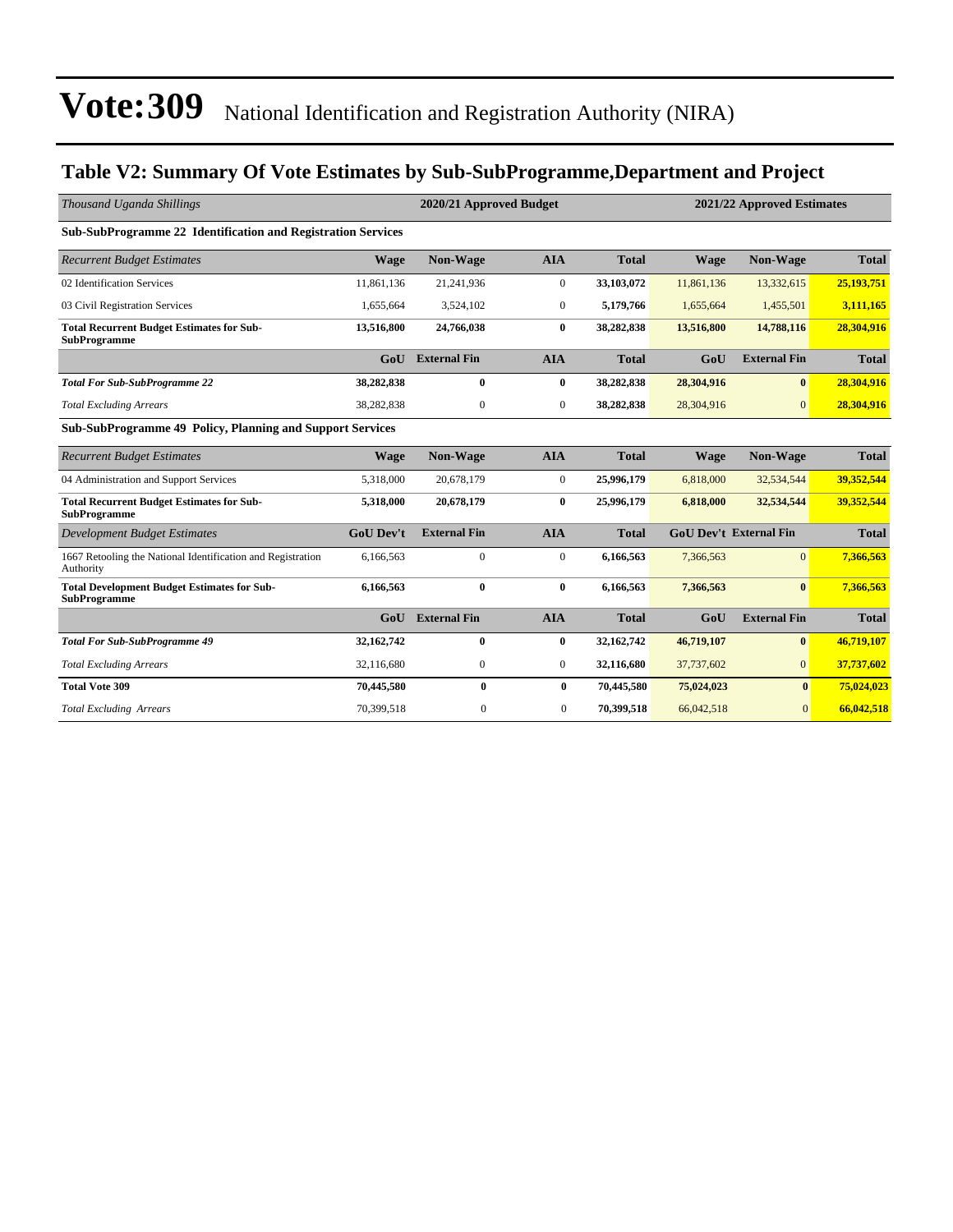### **Table V3: Summary Vote Estimates by Item**

| Thousand Uganda Shillings                                   |                  | 2020/21 Approved Budget |                  |                  | 2021/22 Approved Estimates |                     |              |  |
|-------------------------------------------------------------|------------------|-------------------------|------------------|------------------|----------------------------|---------------------|--------------|--|
|                                                             | GoU              | External Fin            | AIA              | <b>Total</b>     | GoU                        | <b>External Fin</b> | <b>Total</b> |  |
| <b>Employees, Goods and Services (Outputs Provided)</b>     | 64,232,955       | $\bf{0}$                | $\bf{0}$         | 64,232,955       | 58,675,955                 | $\bf{0}$            | 58,675,955   |  |
| 211101 General Staff Salaries                               | 0                | $\bf{0}$                | $\bf{0}$         | 0                | 1,500,000                  | $\bf{0}$            | 1,500,000    |  |
| 211102 Contract Staff Salaries                              | 18,834,800       | $\bf{0}$                | $\bf{0}$         | 18,834,800       | 18,834,800                 | $\bf{0}$            | 18,834,800   |  |
| 211103 Allowances (Inc. Casuals, Temporary)                 | 9,995,966        | $\bf{0}$                | $\bf{0}$         | 9,995,966        | 1,791,951                  | $\bf{0}$            | 1,791,951    |  |
| 212101 Social Security Contributions                        | 2,033,480        | $\bf{0}$                | $\bf{0}$         | 2,033,480        | 2,033,480                  | $\bf{0}$            | 2,033,480    |  |
| 213001 Medical expenses (To employees)                      | 1,603,200        | $\bf{0}$                | $\bf{0}$         | 1,603,200        | 1,336,000                  | $\bf{0}$            | 1,336,000    |  |
| 213002 Incapacity, death benefits and funeral expenses      | 233,486          | 0                       | $\bf{0}$         | 233,486          | 220,000                    | $\bf{0}$            | 220,000      |  |
| 213004 Gratuity Expenses                                    | 5,083,700        | $\bf{0}$                | $\bf{0}$         | 5,083,700        | 5,083,700                  | $\bf{0}$            | 5,083,700    |  |
| 221001 Advertising and Public Relations                     | 1,236,900        | $\bf{0}$                | $\bf{0}$         | 1,236,900        | 314,700                    | $\bf{0}$            | 314,700      |  |
| 221002 Workshops and Seminars                               | 206,040          | $\bf{0}$                | $\bf{0}$         | 206,040          | 369,899                    | $\bf{0}$            | 369,899      |  |
| 221003 Staff Training                                       | 765,806          | $\bf{0}$                | $\bf{0}$         | 765,806          | 94,518                     | $\bf{0}$            | 94,518       |  |
| 221007 Books, Periodicals & Newspapers                      | 782,840          | 0                       | $\bf{0}$         | 782,840          | 212,840                    | $\bf{0}$            | 212,840      |  |
| 221008 Computer supplies and Information Technology<br>(TT) | $\boldsymbol{0}$ | $\bf{0}$                | $\bf{0}$         | 0                | 3,069,759                  | $\bf{0}$            | 3,069,759    |  |
| 221009 Welfare and Entertainment                            | 1,417,139        | $\bf{0}$                | $\bf{0}$         | 1,417,139        | 1,430,015                  | $\bf{0}$            | 1,430,015    |  |
| 221011 Printing, Stationery, Photocopying and Binding       | 3,809,113        | 0                       | $\bf{0}$         | 3,809,113        | 5,296,826                  | $\bf{0}$            | 5,296,826    |  |
| 221012 Small Office Equipment                               | 207,178          | $\bf{0}$                | $\bf{0}$         | 207,178          | 53,303                     | $\bf{0}$            | 53,303       |  |
| 221016 IFMS Recurrent costs                                 | 30,000           | $\bf{0}$                | $\bf{0}$         | 30,000           | 45,000                     | $\bf{0}$            | 45,000       |  |
| 221017 Subscriptions                                        | 32,846           | $\bf{0}$                | $\bf{0}$         | 32,846           | 57,422                     | $\bf{0}$            | 57,422       |  |
| 221020 IPPS Recurrent Costs                                 | 0                | $\bf{0}$                | $\bf{0}$         | $\bf{0}$         | 17,925                     | $\bf{0}$            | 17,925       |  |
| 222001 Telecommunications                                   | 770,027          | 0                       | $\bf{0}$         | 770,027          | 290,640                    | $\bf{0}$            | 290,640      |  |
| 222002 Postage and Courier                                  | 0                | 0                       | $\bf{0}$         | 0                | 152,315                    | $\bf{0}$            | 152,315      |  |
| 222003 Information and communications technology<br>(ICT)   | 0                | $\bf{0}$                | $\bf{0}$         | $\bf{0}$         | 1,804,710                  | $\bf{0}$            | 1,804,710    |  |
| 223003 Rent – (Produced Assets) to private entities         | 3,391,200        | $\bf{0}$                | $\bf{0}$         | 3,391,200        | 3,062,400                  | $\bf{0}$            | 3,062,400    |  |
| 223004 Guard and Security services                          | 1,481,440        | 0                       | $\bf{0}$         | 1,481,440        | 1,635,000                  | $\bf{0}$            | 1,635,000    |  |
| 223005 Electricity                                          | 400,800          | $\bf{0}$                | $\bf{0}$         | 400,800          | 270,600                    | $\bf{0}$            | 270,600      |  |
| 223006 Water                                                | 180,400          | $\bf{0}$                | $\bf{0}$         | 180,400          | 216,480                    | $\bf{0}$            | 216,480      |  |
| 224001 Medical Supplies                                     | 0                | $\bf{0}$                | $\bf{0}$         | 0                | 30,000                     | $\bf{0}$            | 30,000       |  |
| 224004 Cleaning and Sanitation                              | 871,200          | $\bf{0}$                | $\bf{0}$         | 871,200          | 2,440,000                  | $\bf{0}$            | 2,440,000    |  |
| 224005 Uniforms, Beddings and Protective Gear               | $\bf{0}$         | 0                       | $\bf{0}$         | $\boldsymbol{0}$ | 120,000                    | $\bf{0}$            | 120,000      |  |
| 225001 Consultancy Services- Short term                     | 56,500           | 0                       | $\bf{0}$         | 56,500           | 199,015                    | $\bf{0}$            | 199,015      |  |
| 226001 Insurances                                           | 56,380           | $\bf{0}$                | $\boldsymbol{0}$ | 56,380           | 92,455                     | $\bf{0}$            | 92,455       |  |
| 227001 Travel inland                                        | 996,777          | $\bf{0}$                | $\bf{0}$         | 996,777          | 1,424,004                  | $\bf{0}$            | 1,424,004    |  |
| 227002 Travel abroad                                        | 504,595          | $\bf{0}$                | $\bf{0}$         | 504,595          | 132,015                    | $\bf{0}$            | 132,015      |  |
| 227004 Fuel, Lubricants and Oils                            | 2,382,719        | 0                       | $\bf{0}$         | 2,382,719        | 3,256,670                  | $\bf{0}$            | 3,256,670    |  |
| 228001 Maintenance - Civil                                  | 227,200          | $\bf{0}$                | $\bf{0}$         | 227,200          | 141,900                    | $\bf{0}$            | 141,900      |  |
| 228002 Maintenance - Vehicles                               | 1,068,600        | $\bf{0}$                | $\bf{0}$         | 1,068,600        | 1,093,614                  | $\bf{0}$            | 1,093,614    |  |
| 228003 Maintenance – Machinery, Equipment $\&$<br>Furniture | 5,572,625        | $\bf{0}$                | $\bf{0}$         | 5,572,625        | 152,000                    | $\bf{0}$            | 152,000      |  |
| 282104 Compensation to 3rd Parties                          | 0                | $\bf{0}$                | $\bf{0}$         | $\boldsymbol{0}$ | 400,000                    | $\bf{0}$            | 400,000      |  |
| <b>Investment</b> (Capital Purchases)                       | 6,166,563        | $\pmb{0}$               | $\bf{0}$         | 6,166,563        | 7,366,563                  | $\bf{0}$            | 7,366,563    |  |
| 312203 Furniture & Fixtures                                 | 677,746          | $\pmb{0}$               | $\bf{0}$         | 677,746          | 416,000                    | $\bf{0}$            | 416,000      |  |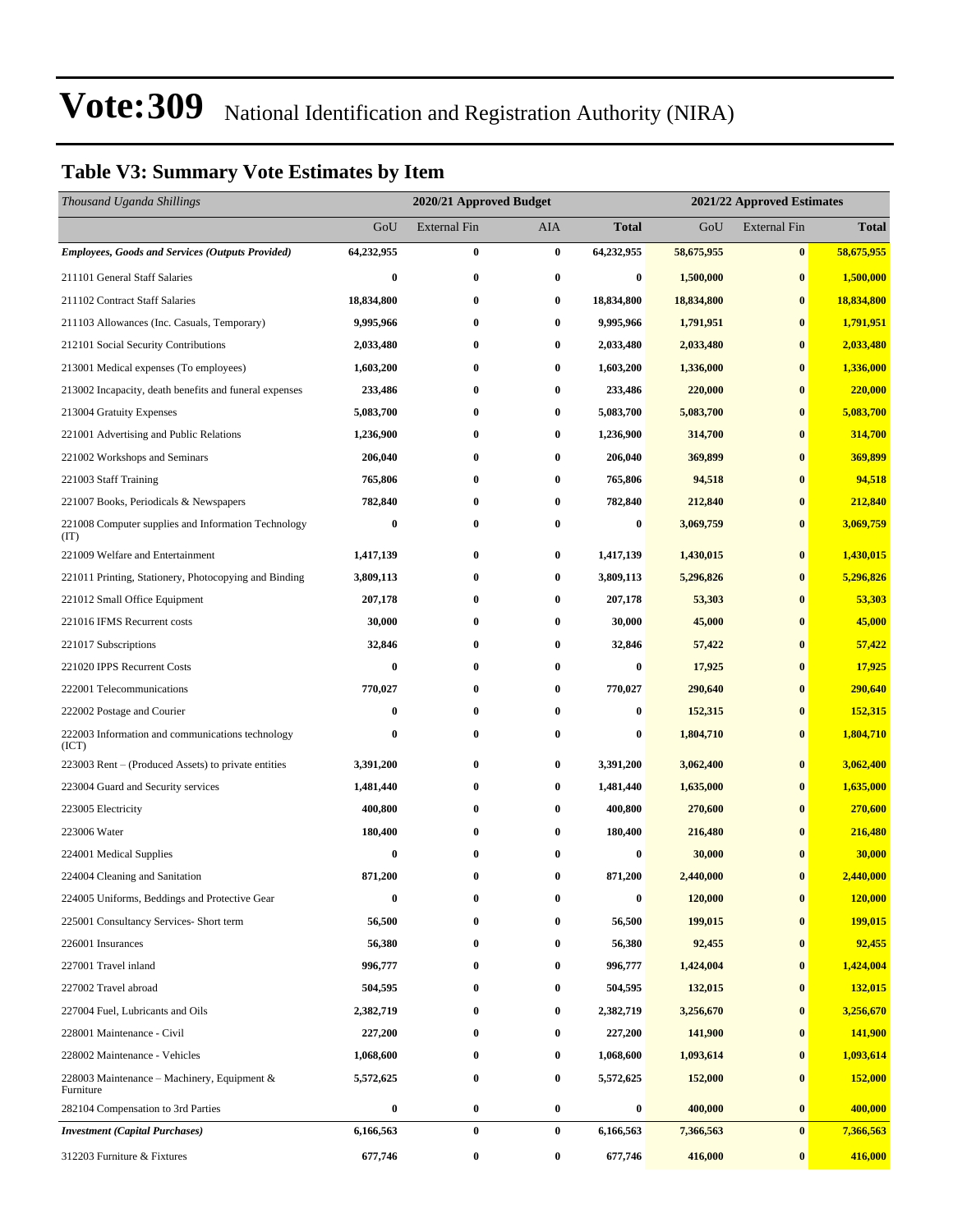| 312211 Office Equipment             | 155,600    | 0        | $\bf{0}$ | 155,600    | $\bf{0}$   | $\mathbf{0}$ | $\overline{\mathbf{0}}$ |
|-------------------------------------|------------|----------|----------|------------|------------|--------------|-------------------------|
| 312213 ICT Equipment                | 5,333,216  | $\bf{0}$ | 0        | 5,333,216  | 6,950,563  | $\mathbf{0}$ | 6,950,563               |
| <b>Arrears</b>                      | 46,062     | $\bf{0}$ | 0        | 46.062     | 8,981,505  | 0            | 8,981,505               |
| 321605 Domestic arrears (Budgeting) | 46,062     | $\bf{0}$ | 0        | 46.062     | 8,981,505  | $\mathbf{0}$ | 8,981,505               |
| <b>Grand Total Vote 309</b>         | 70,445,580 | $\bf{0}$ | 0        | 70,445,580 | 75,024,023 | $\mathbf{0}$ | 75,024,023              |
| <b>Total Excluding Arrears</b>      | 70,399,518 |          |          | 70,399,518 | 66,042,518 | $\Omega$     | 66,042,518              |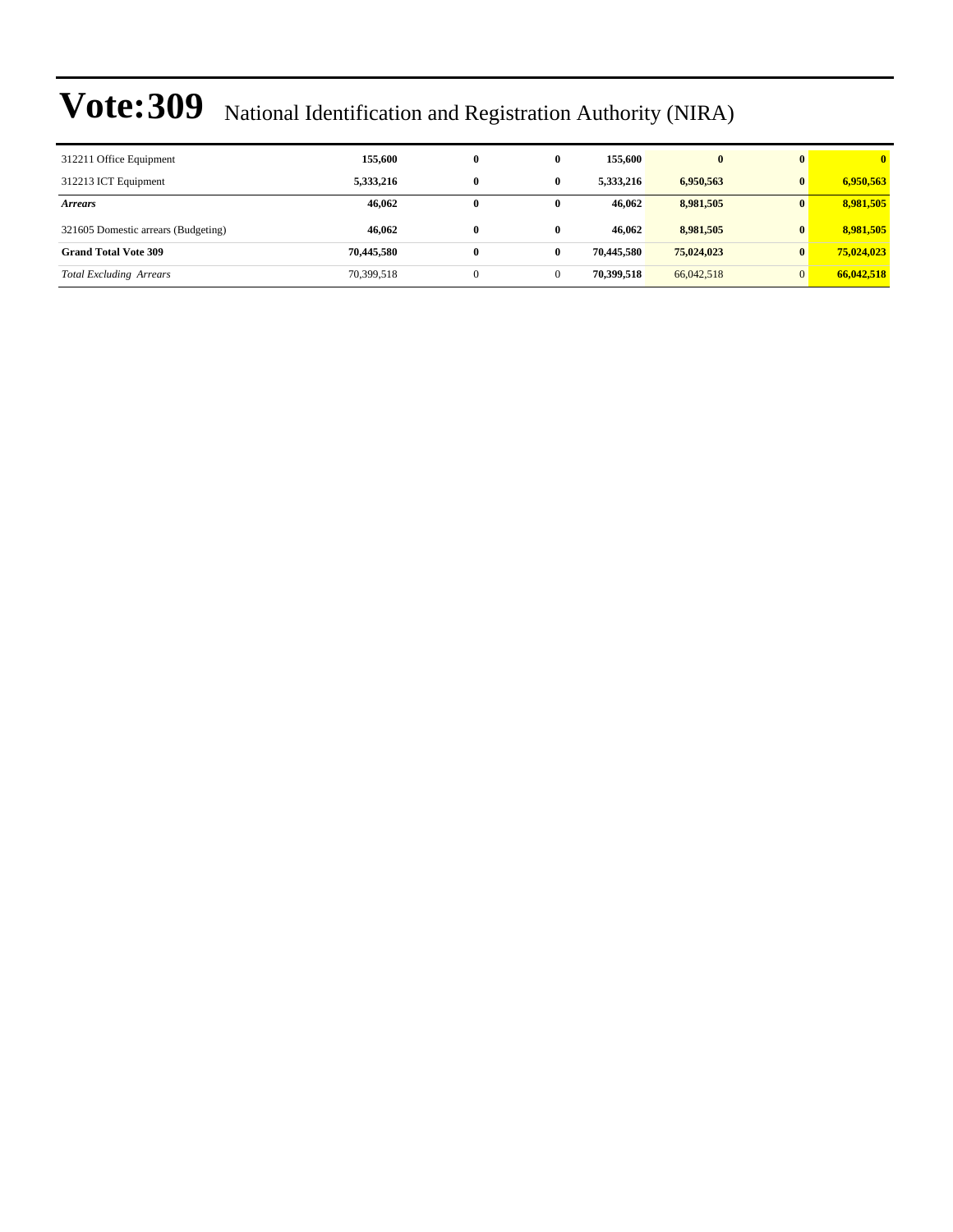### **Table V4: Detailed Estimates by Sub-SubProgramme, Department,Project and Budget Output and Item**

#### *Sub-SubProgrammme 22 Identification and Registration Services*

*Recurrent Budget Estimates*

#### **Department 02 Identification Services**

| Thousand Uganda Shillings                                                     |                  | 2020/21 Approved Budget |                  |              |                       | 2021/22 Approved Estimates |                       |
|-------------------------------------------------------------------------------|------------------|-------------------------|------------------|--------------|-----------------------|----------------------------|-----------------------|
| <b>Outputs Provided</b>                                                       | Wage             | Non Wage                | <b>AIA</b>       | <b>Total</b> | Wage                  | Non Wage                   | <b>Total</b>          |
| <b>Budget Output 122201 National Identification and Registration Services</b> |                  |                         |                  |              |                       |                            |                       |
| 211102 Contract Staff Salaries                                                | 8,083,536        | $\mathbf{0}$            | $\boldsymbol{0}$ | 8,083,536    | 8,083,536             | $\mathbf{0}$               | 8,083,536             |
| 211103 Allowances (Inc. Casuals, Temporary)                                   | $\boldsymbol{0}$ | 6,580,098               | $\boldsymbol{0}$ | 6,580,098    | $\mathbf{0}$          | 138,000                    | 138,000               |
| 212101 Social Security Contributions                                          | $\boldsymbol{0}$ | 808,354                 | $\boldsymbol{0}$ | 808,354      | $\mathbf{0}$          | 808,354                    | 808,354               |
| 213004 Gratuity Expenses                                                      | $\boldsymbol{0}$ | 2,020,884               | $\boldsymbol{0}$ | 2,020,884    | $\boldsymbol{0}$      | 2,020,884                  | 2,020,884             |
| 221001 Advertising and Public Relations                                       | $\boldsymbol{0}$ | 777,500                 | $\boldsymbol{0}$ | 777,500      | $\boldsymbol{0}$      | $\boldsymbol{0}$           | $\bf{0}$              |
| 221002 Workshops and Seminars                                                 | $\boldsymbol{0}$ | 24,000                  | $\boldsymbol{0}$ | 24,000       | $\boldsymbol{0}$      | 210,700                    | 210,700               |
| 221003 Staff Training                                                         | $\boldsymbol{0}$ | 165,750                 | $\boldsymbol{0}$ | 165,750      | $\mathbf{0}$          | $\mathbf{0}$               | $\mathbf{0}$          |
| 221009 Welfare and Entertainment                                              | $\boldsymbol{0}$ | 31,486                  | $\boldsymbol{0}$ | 31,486       | $\mathbf{0}$          | $\Omega$                   | $\bf{0}$              |
| 221011 Printing, Stationery, Photocopying and Binding                         | $\boldsymbol{0}$ | 721,320                 | $\boldsymbol{0}$ | 721,320      | $\boldsymbol{0}$      | 297,600                    | 297,600               |
| 222001 Telecommunications                                                     | $\boldsymbol{0}$ | 20,175                  | $\boldsymbol{0}$ | 20,175       | $\boldsymbol{0}$      | 156,000                    | 156,000               |
| 227001 Travel inland                                                          | $\boldsymbol{0}$ | 98,108                  | $\boldsymbol{0}$ | 98,108       | $\boldsymbol{0}$      | 581,880                    | 581,880               |
| 227002 Travel abroad                                                          | $\mathbf{0}$     | 111,383                 | $\boldsymbol{0}$ | 111,383      | $\mathbf{0}$          | $\mathbf{0}$               | $\mathbf{0}$          |
| 227004 Fuel, Lubricants and Oils                                              | $\boldsymbol{0}$ | 1,065,220               | $\boldsymbol{0}$ | 1,065,220    | $\mathbf{0}$          | 2,103,360                  | 2,103,360             |
| 228002 Maintenance - Vehicles                                                 | $\mathbf{0}$     | 147,600                 | $\boldsymbol{0}$ | 147,600      | $\boldsymbol{0}$      | $\boldsymbol{0}$           | $\bf{0}$              |
| 228003 Maintenance - Machinery, Equipment & Furniture                         | $\boldsymbol{0}$ | 120,000                 | $\boldsymbol{0}$ | 120,000      | $\mathbf{0}$          | $\overline{0}$             | $\bf{0}$              |
| <b>Total Cost of Budget Output 01</b>                                         | 8,083,536        | 12,691,878              | 0                | 20,775,414   | 8,083,536             | 6,316,778                  | 14,400,314            |
| <b>Budget Output 122202 Alien Registration and Identification Services</b>    |                  |                         |                  |              |                       |                            |                       |
| 221007 Books, Periodicals & Newspapers                                        | $\boldsymbol{0}$ | 270,000                 | $\overline{0}$   | 270,000      | $\mathbf{0}$          | $\mathbf{0}$               | $\bf{0}$              |
| <b>Total Cost of Budget Output 02</b>                                         | 0                | 270,000                 | 0                | 270,000      | $\boldsymbol{\theta}$ | $\boldsymbol{\theta}$      | $\boldsymbol{\theta}$ |
| Budget Output 122203 Access and use of information in the NIR                 |                  |                         |                  |              |                       |                            |                       |
| 228003 Maintenance - Machinery, Equipment & Furniture                         | $\boldsymbol{0}$ | 280,000                 | $\boldsymbol{0}$ | 280,000      | $\mathbf{0}$          | $\boldsymbol{0}$           | $\bf{0}$              |
| <b>Total Cost of Budget Output 03</b>                                         | 0                | 280,000                 | 0                | 280,000      | $\pmb{\theta}$        | 0                          | $\boldsymbol{\theta}$ |
| <b>Budget Output 122206 Information and Communication Technology</b>          |                  |                         |                  |              |                       |                            |                       |
| 211102 Contract Staff Salaries                                                | 3,777,600        | $\mathbf{0}$            | $\boldsymbol{0}$ | 3,777,600    | 3,777,600             | $\mathbf{0}$               | 3,777,600             |
| 211103 Allowances (Inc. Casuals, Temporary)                                   | $\boldsymbol{0}$ | 157,630                 | $\boldsymbol{0}$ | 157,630      | $\mathbf{0}$          | $\overline{0}$             | $\bf{0}$              |
| 212101 Social Security Contributions                                          | $\boldsymbol{0}$ | 527,760                 | $\boldsymbol{0}$ | 527,760      | $\boldsymbol{0}$      | 527,760                    | 527,760               |
| 213004 Gratuity Expenses                                                      | $\boldsymbol{0}$ | 1,319,400               | $\boldsymbol{0}$ | 1,319,400    | $\bf{0}$              | 1,319,400                  | 1,319,400             |
| 221003 Staff Training                                                         | $\boldsymbol{0}$ | 86,000                  | $\boldsymbol{0}$ | 86,000       | $\boldsymbol{0}$      | 28,000                     | 28,000                |
| 221008 Computer supplies and Information Technology (IT)                      | $\boldsymbol{0}$ | $\boldsymbol{0}$        | $\boldsymbol{0}$ | $\bf{0}$     | $\boldsymbol{0}$      | 2,878,839                  | 2,878,839             |
| 221009 Welfare and Entertainment                                              | $\boldsymbol{0}$ | 30,000                  | $\boldsymbol{0}$ | 30,000       | $\boldsymbol{0}$      | $\mathbf{0}$               | $\bf{0}$              |
| 221012 Small Office Equipment                                                 | $\boldsymbol{0}$ | 80,000                  | $\boldsymbol{0}$ | 80,000       | $\boldsymbol{0}$      | $\overline{0}$             | $\bf{0}$              |
| 221017 Subscriptions                                                          | $\boldsymbol{0}$ | 2,592                   | $\boldsymbol{0}$ | 2,592        | $\boldsymbol{0}$      | 3,268                      | 3,268                 |
| 222001 Telecommunications                                                     | $\mathbf{0}$     | 749,852                 | $\boldsymbol{0}$ | 749,852      | $\mathbf{0}$          | 134,640                    | 134,640               |
| 222003 Information and communications technology (ICT)                        | $\boldsymbol{0}$ | $\boldsymbol{0}$        | $\boldsymbol{0}$ | $\pmb{0}$    | $\boldsymbol{0}$      | 1,804,710                  | 1,804,710             |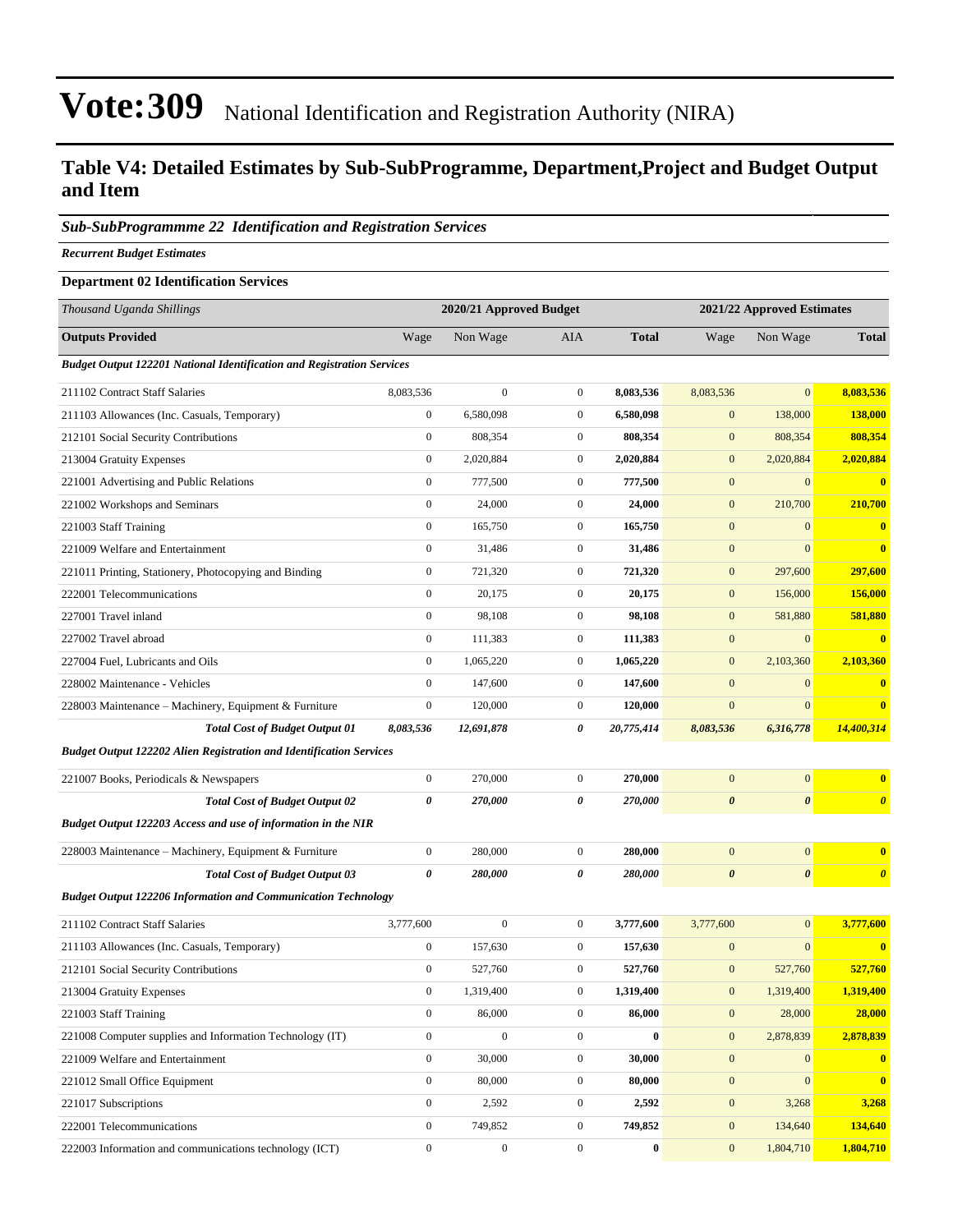| 227001 Travel inland                                                     | $\mathbf{0}$     | $\mathbf{0}$            | $\mathbf{0}$     | $\bf{0}$     | $\mathbf{0}$          | 319,220                    | 319,220      |  |  |  |
|--------------------------------------------------------------------------|------------------|-------------------------|------------------|--------------|-----------------------|----------------------------|--------------|--|--|--|
| 227002 Travel abroad                                                     | $\mathbf{0}$     | 26,199                  | $\mathbf{0}$     | 26,199       | $\mathbf{0}$          | $\mathbf{0}$               |              |  |  |  |
| 228003 Maintenance – Machinery, Equipment & Furniture                    | $\boldsymbol{0}$ | 5,020,625               | $\mathbf{0}$     | 5,020,625    | $\mathbf{0}$          | $\mathbf{0}$               |              |  |  |  |
| <b>Total Cost of Budget Output 06</b>                                    | 3,777,600        | 8,000,058               | 0                | 11,777,658   | 3,777,600             | 7,015,837                  | 10,793,437   |  |  |  |
| <b>Total Cost Of Outputs Provided</b>                                    | 11,861,136       | 21,241,936              | $\bf{0}$         | 33,103,072   | 11,861,136            | 13,332,615                 | 25,193,751   |  |  |  |
| <b>Total Cost for Department 02</b>                                      | 11,861,136       | 21,241,936              | $\bf{0}$         | 33,103,072   | 11,861,136            | 13,332,615                 | 25,193,751   |  |  |  |
| <b>Total Excluding Arrears</b>                                           | 11,861,136       | 21,241,936              | $\mathbf{0}$     | 33,103,072   | 11,861,136            | 13,332,615                 | 25,193,751   |  |  |  |
| <b>Department 03 Civil Registration Services</b>                         |                  |                         |                  |              |                       |                            |              |  |  |  |
| Thousand Uganda Shillings                                                |                  | 2020/21 Approved Budget |                  |              |                       | 2021/22 Approved Estimates |              |  |  |  |
| <b>Outputs Provided</b>                                                  | Wage             | Non Wage                | AIA              | <b>Total</b> | Wage                  | Non Wage                   | <b>Total</b> |  |  |  |
| <b>Budget Output 122204 Registration of Births, Deaths and Adoptions</b> |                  |                         |                  |              |                       |                            |              |  |  |  |
| 211102 Contract Staff Salaries                                           | 1,655,664        | $\boldsymbol{0}$        | $\mathbf{0}$     | 1,655,664    | 1,655,664             | $\mathbf{0}$               | 1,655,664    |  |  |  |
| 211103 Allowances (Inc. Casuals, Temporary)                              | $\boldsymbol{0}$ | 1,775,620               | $\mathbf{0}$     | 1,775,620    | $\mathbf{0}$          | 93,600                     | 93,600       |  |  |  |
| 212101 Social Security Contributions                                     | $\boldsymbol{0}$ | 165,566                 | $\mathbf{0}$     | 165,566      | $\mathbf{0}$          | 165,566                    | 165,566      |  |  |  |
| 213004 Gratuity Expenses                                                 | $\mathbf{0}$     | 413,916                 | $\mathbf{0}$     | 413,916      | $\mathbf{0}$          | 413,916                    | 413,916      |  |  |  |
| 221008 Computer supplies and Information Technology (IT)                 | $\boldsymbol{0}$ | $\mathbf{0}$            | $\mathbf{0}$     | $\bf{0}$     | $\mathbf{0}$          | 190,920                    | 190,920      |  |  |  |
| 221011 Printing, Stationery, Photocopying and Binding                    | $\boldsymbol{0}$ | 542,960                 | $\mathbf{0}$     | 542,960      | $\boldsymbol{0}$      | $\mathbf{0}$               | $\bf{0}$     |  |  |  |
| 227001 Travel inland                                                     | $\boldsymbol{0}$ | 585,960                 | $\mathbf{0}$     | 585,960      | $\mathbf{0}$          | 209,874                    | 209,874      |  |  |  |
| <b>Total Cost of Budget Output 04</b>                                    | 1,655,664        | 3,484,022               | 0                | 5,139,686    | 1,655,664             | 1,073,876                  | 2,729,540    |  |  |  |
| Budget Output 122205 Certification of Births, Deaths and Adoptions       |                  |                         |                  |              |                       |                            |              |  |  |  |
| 221011 Printing, Stationery, Photocopying and Binding                    | $\boldsymbol{0}$ | 40,080                  | $\mathbf{0}$     | 40,080       | $\mathbf{0}$          | 381,625                    | 381,625      |  |  |  |
| <b>Total Cost of Budget Output 05</b>                                    | 0                | 40,080                  | 0                | 40,080       | $\boldsymbol{\theta}$ | 381,625                    | 381,625      |  |  |  |
| <b>Total Cost Of Outputs Provided</b>                                    | 1,655,664        | 3,524,102               | $\bf{0}$         | 5,179,766    | 1,655,664             | 1,455,501                  | 3,111,165    |  |  |  |
| <b>Total Cost for Department 03</b>                                      | 1,655,664        | 3,524,102               | $\bf{0}$         | 5,179,766    | 1,655,664             | 1,455,501                  | 3,111,165    |  |  |  |
| <b>Total Excluding Arrears</b>                                           | 1,655,664        | 3,524,102               | $\mathbf{0}$     | 5,179,766    | 1,655,664             | 1,455,501                  | 3,111,165    |  |  |  |
|                                                                          |                  |                         |                  |              |                       |                            |              |  |  |  |
|                                                                          | GoU              | <b>External Fin</b>     | <b>AIA</b>       | <b>Total</b> | GoU                   | <b>External Fin</b>        | <b>Total</b> |  |  |  |
| <b>Total Cost for Sub-SubProgramme 22</b>                                | 38,282,838       | $\bf{0}$                | $\bf{0}$         | 38,282,838   | 28,304,916            | $\bf{0}$                   | 28,304,916   |  |  |  |
| <b>Total Excluding Arrears</b>                                           | 38,282,838       | $\mathbf{0}$            | $\mathbf{0}$     | 38,282,838   | 28,304,916            | $\boldsymbol{0}$           | 28,304,916   |  |  |  |
| Sub-SubProgrammme 49 Policy, Planning and Support Services               |                  |                         |                  |              |                       |                            |              |  |  |  |
| <b>Recurrent Budget Estimates</b>                                        |                  |                         |                  |              |                       |                            |              |  |  |  |
| <b>Department 04 Administration and Support Services</b>                 |                  |                         |                  |              |                       |                            |              |  |  |  |
| Thousand Uganda Shillings                                                |                  | 2020/21 Approved Budget |                  |              |                       | 2021/22 Approved Estimates |              |  |  |  |
| <b>Outputs Provided</b>                                                  | Wage             | Non Wage                | AIA              | <b>Total</b> | Wage                  | Non Wage                   | <b>Total</b> |  |  |  |
| <b>Budget Output 124902 Finance and Administration</b>                   |                  |                         |                  |              |                       |                            |              |  |  |  |
| 211101 General Staff Salaries                                            | $\boldsymbol{0}$ | $\boldsymbol{0}$        | $\mathbf{0}$     | $\bf{0}$     | 1,500,000             | $\mathbf{0}$               | 1,500,000    |  |  |  |
| 211102 Contract Staff Salaries                                           | 2,338,200        | $\boldsymbol{0}$        | $\boldsymbol{0}$ | 2,338,200    | 2,338,200             | $\mathbf{0}$               | 2,338,200    |  |  |  |
| 212101 Social Security Contributions                                     | $\boldsymbol{0}$ | 233,820                 | $\boldsymbol{0}$ | 233,820      | $\boldsymbol{0}$      | 233,820                    | 233,820      |  |  |  |
| 213004 Gratuity Expenses                                                 | $\boldsymbol{0}$ | 584,550                 | $\boldsymbol{0}$ | 584,550      | $\boldsymbol{0}$      | 584,550                    | 584,550      |  |  |  |
| 221002 Workshops and Seminars                                            | $\boldsymbol{0}$ | 8,400                   | $\boldsymbol{0}$ | 8,400        | $\mathbf{0}$          | 6,300                      | 6,300        |  |  |  |
| 221003 Staff Training                                                    | $\boldsymbol{0}$ | 81,900                  | $\boldsymbol{0}$ | 81,900       | $\boldsymbol{0}$      | $\mathbf{0}$               |              |  |  |  |
| 221007 Books, Periodicals & Newspapers                                   | $\mathbf{0}$     | 512,840                 | $\boldsymbol{0}$ | 512,840      | $\boldsymbol{0}$      | 212,840                    | 212,840      |  |  |  |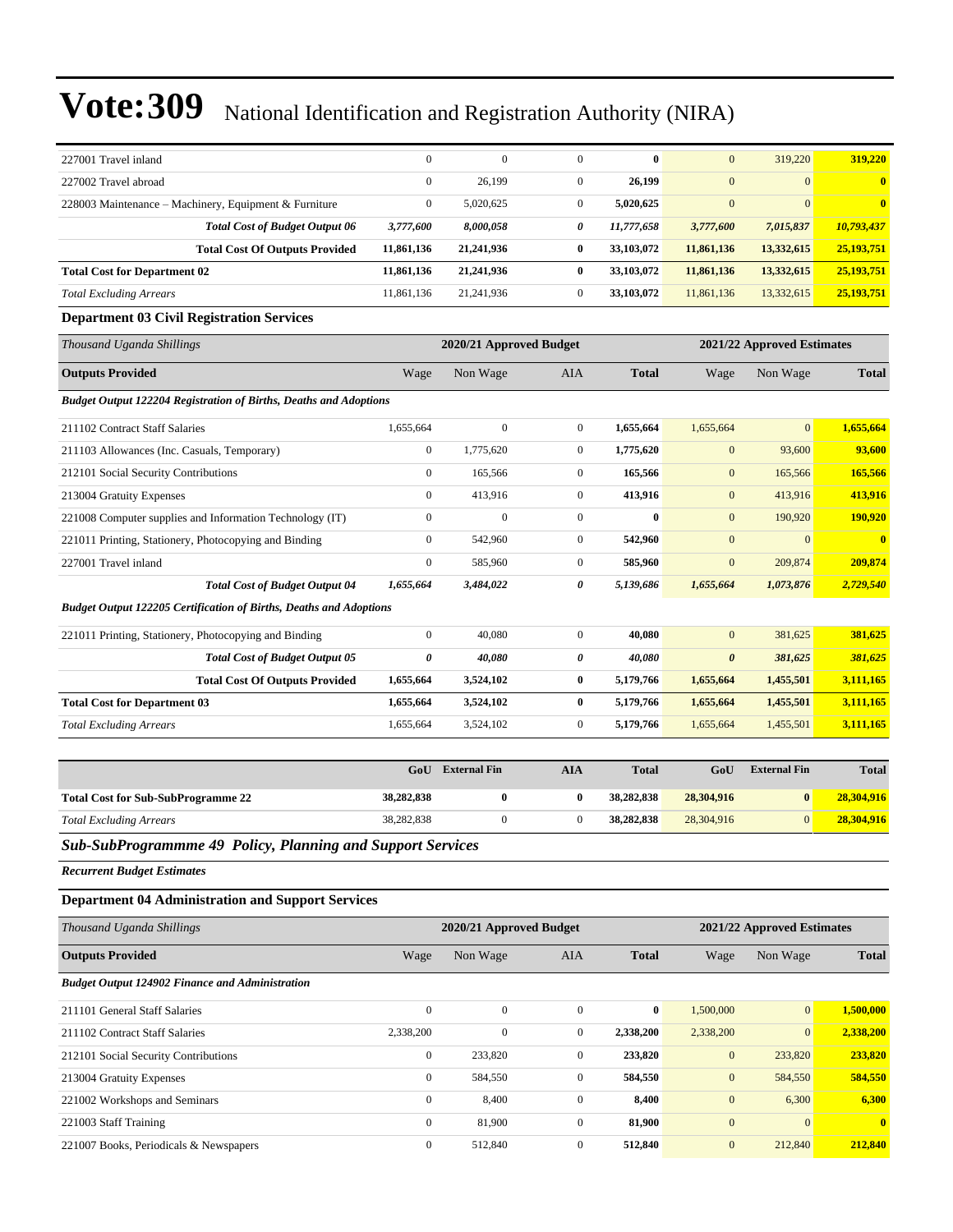| $\boldsymbol{0}$<br>4,552,475<br>221011 Printing, Stationery, Photocopying and Binding<br>2,442,927<br>$\boldsymbol{0}$<br>2,442,927<br>$\mathbf{0}$<br>4,552,475<br>$\boldsymbol{0}$<br>$\mathbf{0}$<br>$\mathbf{0}$<br>221012 Small Office Equipment<br>127,178<br>127,178<br>53,303<br>53,303<br>$\boldsymbol{0}$<br>30,000<br>$\mathbf{0}$<br>30,000<br>$\mathbf{0}$<br>45,000<br>45,000<br>221016 IFMS Recurrent costs<br>$\boldsymbol{0}$<br>$\overline{0}$<br>12,398<br>12,398<br>$\mathbf{0}$<br>11,278<br>11,278<br>221017 Subscriptions<br>$\boldsymbol{0}$<br>$\mathbf{0}$<br>$\overline{0}$<br>$\boldsymbol{0}$<br>$\bf{0}$<br>152,315<br>152,315<br>222002 Postage and Courier<br>$\boldsymbol{0}$<br>3,062,400<br>223003 Rent - (Produced Assets) to private entities<br>3,391,200<br>$\mathbf{0}$<br>3,391,200<br>$\mathbf{0}$<br>3,062,400<br>$\boldsymbol{0}$<br>1,481,440<br>$\mathbf{0}$<br>$\mathbf{0}$<br>1,635,000<br>223004 Guard and Security services<br>1,481,440<br>1,635,000<br>$\boldsymbol{0}$<br>270,600<br>400,800<br>$\mathbf{0}$<br>400,800<br>$\mathbf{0}$<br>270,600<br>223005 Electricity<br>$\boldsymbol{0}$<br>$\overline{0}$<br>223006 Water<br>180,400<br>180,400<br>$\mathbf{0}$<br>216,480<br>216,480<br>$\boldsymbol{0}$<br>$\overline{0}$<br>2,440,000<br>224004 Cleaning and Sanitation<br>871,200<br>871,200<br>$\mathbf{0}$<br>2,440,000<br>$\boldsymbol{0}$<br>92,455<br>92,455<br>226001 Insurances<br>56,380<br>$\mathbf{0}$<br>56,380<br>$\mathbf{0}$<br>$\boldsymbol{0}$<br>47,101<br>$\mathbf{0}$<br>47,101<br>$\mathbf{0}$<br>$\mathbf{0}$<br>$\bf{0}$<br>227001 Travel inland<br>$\boldsymbol{0}$<br>143,403<br>$\mathbf{0}$<br>143,403<br>$\mathbf{0}$<br>$\mathbf{0}$<br>$\overline{\mathbf{0}}$<br>227002 Travel abroad<br>$\boldsymbol{0}$<br>1,078,800<br>$\mathbf{0}$<br>1,078,800<br>$\mathbf{0}$<br>1,068,000<br>1,068,000<br>227004 Fuel. Lubricants and Oils<br>$\boldsymbol{0}$<br>$\mathbf{0}$<br>227,200<br>227,200<br>$\mathbf{0}$<br>141,900<br>141,900<br>228001 Maintenance - Civil<br>$\boldsymbol{0}$<br>1,093,614<br>228002 Maintenance - Vehicles<br>921,000<br>$\mathbf{0}$<br>921,000<br>$\mathbf{0}$<br>1,093,614<br>$\boldsymbol{0}$<br>152,000<br>$\mathbf{0}$<br>152,000<br>$\mathbf{0}$<br>152,000<br>152,000<br>228003 Maintenance – Machinery, Equipment & Furniture<br>20,963,730<br>2,338,200<br>13,956,136<br>0<br>16,294,336<br>3,838,200<br>17,125,530<br><b>Total Cost of Budget Output 02</b><br><b>Budget Output 124905 Office of the Executive Director</b><br>600,000<br>$\boldsymbol{0}$<br>$\boldsymbol{0}$<br>$\mathbf{0}$<br>600,000<br>211102 Contract Staff Salaries<br>600,000<br>600,000<br>$\boldsymbol{0}$<br>$\mathbf{0}$<br>$\boldsymbol{0}$<br>$\mathbf{0}$<br>$\bf{0}$<br>135,714<br>135,714<br>211103 Allowances (Inc. Casuals, Temporary)<br>$\boldsymbol{0}$<br>212101 Social Security Contributions<br>60,000<br>$\mathbf{0}$<br>60,000<br>$\mathbf{0}$<br>60,000<br>60,000<br>$\boldsymbol{0}$<br>$\overline{0}$<br>150,000<br>150,000<br>$\mathbf{0}$<br>150,000<br>213004 Gratuity Expenses<br><b>150,000</b><br>$\boldsymbol{0}$<br>46,800<br>$\mathbf{0}$<br>46,800<br>$\mathbf{0}$<br>$\mathbf{0}$<br>$\overline{\mathbf{0}}$<br>221003 Staff Training<br>$\boldsymbol{0}$<br>221009 Welfare and Entertainment<br>30,001<br>$\boldsymbol{0}$<br>30,001<br>$\mathbf{0}$<br>28,400<br>28,400<br>$\boldsymbol{0}$<br>$\boldsymbol{0}$<br>$\boldsymbol{0}$<br>1,176<br>1,176<br>1,176<br>1,176<br>221017 Subscriptions<br>$\boldsymbol{0}$<br>$\mathbf{0}$<br>$\overline{0}$<br>227001 Travel inland<br>$\bf{0}$<br>$\mathbf{0}$<br>62,160<br>62,160<br>$\boldsymbol{0}$<br>45,876<br>$\mathbf{0}$<br>45,876<br>$\mathbf{0}$<br>132,015<br>227002 Travel abroad<br>132,015<br>$\boldsymbol{0}$<br>23,940<br>65,520<br>$\mathbf{0}$<br>65,520<br>$\mathbf{0}$<br>23,940<br>227004 Fuel, Lubricants and Oils<br>1,057,691<br>600,000<br>535,087<br>0<br>1,135,087<br>600,000<br>457,691<br><b>Total Cost of Budget Output 05</b><br><b>Budget Output 124906 Legal Advisory Services</b><br>$\vert 0 \vert$<br>480,000<br>$\boldsymbol{0}$<br>$\mathbf{0}$<br>480,000<br>480,000<br>211102 Contract Staff Salaries<br>480,000<br>$\boldsymbol{0}$<br>1,029,585<br>$\boldsymbol{0}$<br>1,321,007<br>1,321,007<br>211103 Allowances (Inc. Casuals, Temporary)<br>1,029,585<br>$\boldsymbol{0}$<br>$\boldsymbol{0}$<br>$\boldsymbol{0}$<br>$\boldsymbol{0}$<br>48,000<br>48,000<br>48,000<br>48,000<br>212101 Social Security Contributions<br>$\boldsymbol{0}$<br>120,000<br>120,000<br>$\overline{0}$<br>120,000<br>$\boldsymbol{0}$<br>120,000<br>213004 Gratuity Expenses<br>$\boldsymbol{0}$<br>$\overline{0}$<br>$\mathbf{0}$<br>$\mathbf{0}$<br>221002 Workshops and Seminars<br>24,000<br>24,000<br>$\mathbf{0}$<br>$\boldsymbol{0}$<br>$\mathbf{0}$<br>16,550<br>16,550<br>96,447<br>96,447<br>$\boldsymbol{0}$<br>221003 Staff Training<br>$\boldsymbol{0}$<br>$\boldsymbol{0}$<br>$\boldsymbol{0}$<br>$\mathbf{0}$<br>$\bf{0}$<br>221009 Welfare and Entertainment<br>13,680<br>13,680<br>$\boldsymbol{0}$<br>9,800<br>$\boldsymbol{0}$<br>$\boldsymbol{0}$<br>9,800<br>33,400<br>33,400<br>221017 Subscriptions<br>$\boldsymbol{0}$<br>$\boldsymbol{0}$<br>$\overline{0}$<br>$\boldsymbol{0}$<br>160,000<br>160,000<br>$\bf{0}$<br>225001 Consultancy Services- Short term<br>$\boldsymbol{0}$<br>723<br>$\boldsymbol{0}$<br>$\mathbf{0}$<br>227001 Travel inland<br>723<br>$\mathbf{0}$<br>$\bf{0}$<br>$\boldsymbol{0}$<br>$\boldsymbol{0}$<br>$\boldsymbol{0}$<br>$\boldsymbol{0}$<br>72,236<br>72,236<br>227002 Travel abroad<br>$\boldsymbol{0}$<br>$\boldsymbol{0}$<br>38,356<br>$\boldsymbol{0}$<br>$\mathbf{0}$<br>$\bf{0}$<br>227004 Fuel, Lubricants and Oils<br>38,356<br>$\boldsymbol{0}$<br>$\boldsymbol{0}$<br>$\boldsymbol{0}$<br>$\bf{0}$<br>$\boldsymbol{0}$<br>400,000<br>282104 Compensation to 3rd Parties<br>400,000 | 221009 Welfare and Entertainment | $\boldsymbol{0}$ | 971,200 | $\boldsymbol{0}$ | 971,200 | $\mathbf{0}$ | 1,101,200 | 1,101,200               |
|--------------------------------------------------------------------------------------------------------------------------------------------------------------------------------------------------------------------------------------------------------------------------------------------------------------------------------------------------------------------------------------------------------------------------------------------------------------------------------------------------------------------------------------------------------------------------------------------------------------------------------------------------------------------------------------------------------------------------------------------------------------------------------------------------------------------------------------------------------------------------------------------------------------------------------------------------------------------------------------------------------------------------------------------------------------------------------------------------------------------------------------------------------------------------------------------------------------------------------------------------------------------------------------------------------------------------------------------------------------------------------------------------------------------------------------------------------------------------------------------------------------------------------------------------------------------------------------------------------------------------------------------------------------------------------------------------------------------------------------------------------------------------------------------------------------------------------------------------------------------------------------------------------------------------------------------------------------------------------------------------------------------------------------------------------------------------------------------------------------------------------------------------------------------------------------------------------------------------------------------------------------------------------------------------------------------------------------------------------------------------------------------------------------------------------------------------------------------------------------------------------------------------------------------------------------------------------------------------------------------------------------------------------------------------------------------------------------------------------------------------------------------------------------------------------------------------------------------------------------------------------------------------------------------------------------------------------------------------------------------------------------------------------------------------------------------------------------------------------------------------------------------------------------------------------------------------------------------------------------------------------------------------------------------------------------------------------------------------------------------------------------------------------------------------------------------------------------------------------------------------------------------------------------------------------------------------------------------------------------------------------------------------------------------------------------------------------------------------------------------------------------------------------------------------------------------------------------------------------------------------------------------------------------------------------------------------------------------------------------------------------------------------------------------------------------------------------------------------------------------------------------------------------------------------------------------------------------------------------------------------------------------------------------------------------------------------------------------------------------------------------------------------------------------------------------------------------------------------------------------------------------------------------------------------------------------------------------------------------------------------------------------------------------------------------------------------------------------------------------------------------------------------------------------------------------------------------------------------------------------------------------------------------------------------------------------------------------------------------------------------------------------------------------------------------------------------------------------------------------------------------------------------------------------------------------------------------------------------------------------------------------------------------------------------------------------------------------------------------------------------------------------------------------------------------------------------------------------------------------------------------------------------------------------------------------------------------------------------------------------------------------------------------------------------------------------------------------------------------------------------------------------------------------------------------------------------------------------------------------------------------------------------------------------------------------------------------------------|----------------------------------|------------------|---------|------------------|---------|--------------|-----------|-------------------------|
|                                                                                                                                                                                                                                                                                                                                                                                                                                                                                                                                                                                                                                                                                                                                                                                                                                                                                                                                                                                                                                                                                                                                                                                                                                                                                                                                                                                                                                                                                                                                                                                                                                                                                                                                                                                                                                                                                                                                                                                                                                                                                                                                                                                                                                                                                                                                                                                                                                                                                                                                                                                                                                                                                                                                                                                                                                                                                                                                                                                                                                                                                                                                                                                                                                                                                                                                                                                                                                                                                                                                                                                                                                                                                                                                                                                                                                                                                                                                                                                                                                                                                                                                                                                                                                                                                                                                                                                                                                                                                                                                                                                                                                                                                                                                                                                                                                                                                                                                                                                                                                                                                                                                                                                                                                                                                                                                                                                                                                                                                                                                                                                                                                                                                                                                                                                                                                                                                                                                                                    |                                  |                  |         |                  |         |              |           |                         |
|                                                                                                                                                                                                                                                                                                                                                                                                                                                                                                                                                                                                                                                                                                                                                                                                                                                                                                                                                                                                                                                                                                                                                                                                                                                                                                                                                                                                                                                                                                                                                                                                                                                                                                                                                                                                                                                                                                                                                                                                                                                                                                                                                                                                                                                                                                                                                                                                                                                                                                                                                                                                                                                                                                                                                                                                                                                                                                                                                                                                                                                                                                                                                                                                                                                                                                                                                                                                                                                                                                                                                                                                                                                                                                                                                                                                                                                                                                                                                                                                                                                                                                                                                                                                                                                                                                                                                                                                                                                                                                                                                                                                                                                                                                                                                                                                                                                                                                                                                                                                                                                                                                                                                                                                                                                                                                                                                                                                                                                                                                                                                                                                                                                                                                                                                                                                                                                                                                                                                                    |                                  |                  |         |                  |         |              |           |                         |
|                                                                                                                                                                                                                                                                                                                                                                                                                                                                                                                                                                                                                                                                                                                                                                                                                                                                                                                                                                                                                                                                                                                                                                                                                                                                                                                                                                                                                                                                                                                                                                                                                                                                                                                                                                                                                                                                                                                                                                                                                                                                                                                                                                                                                                                                                                                                                                                                                                                                                                                                                                                                                                                                                                                                                                                                                                                                                                                                                                                                                                                                                                                                                                                                                                                                                                                                                                                                                                                                                                                                                                                                                                                                                                                                                                                                                                                                                                                                                                                                                                                                                                                                                                                                                                                                                                                                                                                                                                                                                                                                                                                                                                                                                                                                                                                                                                                                                                                                                                                                                                                                                                                                                                                                                                                                                                                                                                                                                                                                                                                                                                                                                                                                                                                                                                                                                                                                                                                                                                    |                                  |                  |         |                  |         |              |           |                         |
|                                                                                                                                                                                                                                                                                                                                                                                                                                                                                                                                                                                                                                                                                                                                                                                                                                                                                                                                                                                                                                                                                                                                                                                                                                                                                                                                                                                                                                                                                                                                                                                                                                                                                                                                                                                                                                                                                                                                                                                                                                                                                                                                                                                                                                                                                                                                                                                                                                                                                                                                                                                                                                                                                                                                                                                                                                                                                                                                                                                                                                                                                                                                                                                                                                                                                                                                                                                                                                                                                                                                                                                                                                                                                                                                                                                                                                                                                                                                                                                                                                                                                                                                                                                                                                                                                                                                                                                                                                                                                                                                                                                                                                                                                                                                                                                                                                                                                                                                                                                                                                                                                                                                                                                                                                                                                                                                                                                                                                                                                                                                                                                                                                                                                                                                                                                                                                                                                                                                                                    |                                  |                  |         |                  |         |              |           |                         |
|                                                                                                                                                                                                                                                                                                                                                                                                                                                                                                                                                                                                                                                                                                                                                                                                                                                                                                                                                                                                                                                                                                                                                                                                                                                                                                                                                                                                                                                                                                                                                                                                                                                                                                                                                                                                                                                                                                                                                                                                                                                                                                                                                                                                                                                                                                                                                                                                                                                                                                                                                                                                                                                                                                                                                                                                                                                                                                                                                                                                                                                                                                                                                                                                                                                                                                                                                                                                                                                                                                                                                                                                                                                                                                                                                                                                                                                                                                                                                                                                                                                                                                                                                                                                                                                                                                                                                                                                                                                                                                                                                                                                                                                                                                                                                                                                                                                                                                                                                                                                                                                                                                                                                                                                                                                                                                                                                                                                                                                                                                                                                                                                                                                                                                                                                                                                                                                                                                                                                                    |                                  |                  |         |                  |         |              |           |                         |
|                                                                                                                                                                                                                                                                                                                                                                                                                                                                                                                                                                                                                                                                                                                                                                                                                                                                                                                                                                                                                                                                                                                                                                                                                                                                                                                                                                                                                                                                                                                                                                                                                                                                                                                                                                                                                                                                                                                                                                                                                                                                                                                                                                                                                                                                                                                                                                                                                                                                                                                                                                                                                                                                                                                                                                                                                                                                                                                                                                                                                                                                                                                                                                                                                                                                                                                                                                                                                                                                                                                                                                                                                                                                                                                                                                                                                                                                                                                                                                                                                                                                                                                                                                                                                                                                                                                                                                                                                                                                                                                                                                                                                                                                                                                                                                                                                                                                                                                                                                                                                                                                                                                                                                                                                                                                                                                                                                                                                                                                                                                                                                                                                                                                                                                                                                                                                                                                                                                                                                    |                                  |                  |         |                  |         |              |           |                         |
|                                                                                                                                                                                                                                                                                                                                                                                                                                                                                                                                                                                                                                                                                                                                                                                                                                                                                                                                                                                                                                                                                                                                                                                                                                                                                                                                                                                                                                                                                                                                                                                                                                                                                                                                                                                                                                                                                                                                                                                                                                                                                                                                                                                                                                                                                                                                                                                                                                                                                                                                                                                                                                                                                                                                                                                                                                                                                                                                                                                                                                                                                                                                                                                                                                                                                                                                                                                                                                                                                                                                                                                                                                                                                                                                                                                                                                                                                                                                                                                                                                                                                                                                                                                                                                                                                                                                                                                                                                                                                                                                                                                                                                                                                                                                                                                                                                                                                                                                                                                                                                                                                                                                                                                                                                                                                                                                                                                                                                                                                                                                                                                                                                                                                                                                                                                                                                                                                                                                                                    |                                  |                  |         |                  |         |              |           |                         |
|                                                                                                                                                                                                                                                                                                                                                                                                                                                                                                                                                                                                                                                                                                                                                                                                                                                                                                                                                                                                                                                                                                                                                                                                                                                                                                                                                                                                                                                                                                                                                                                                                                                                                                                                                                                                                                                                                                                                                                                                                                                                                                                                                                                                                                                                                                                                                                                                                                                                                                                                                                                                                                                                                                                                                                                                                                                                                                                                                                                                                                                                                                                                                                                                                                                                                                                                                                                                                                                                                                                                                                                                                                                                                                                                                                                                                                                                                                                                                                                                                                                                                                                                                                                                                                                                                                                                                                                                                                                                                                                                                                                                                                                                                                                                                                                                                                                                                                                                                                                                                                                                                                                                                                                                                                                                                                                                                                                                                                                                                                                                                                                                                                                                                                                                                                                                                                                                                                                                                                    |                                  |                  |         |                  |         |              |           |                         |
|                                                                                                                                                                                                                                                                                                                                                                                                                                                                                                                                                                                                                                                                                                                                                                                                                                                                                                                                                                                                                                                                                                                                                                                                                                                                                                                                                                                                                                                                                                                                                                                                                                                                                                                                                                                                                                                                                                                                                                                                                                                                                                                                                                                                                                                                                                                                                                                                                                                                                                                                                                                                                                                                                                                                                                                                                                                                                                                                                                                                                                                                                                                                                                                                                                                                                                                                                                                                                                                                                                                                                                                                                                                                                                                                                                                                                                                                                                                                                                                                                                                                                                                                                                                                                                                                                                                                                                                                                                                                                                                                                                                                                                                                                                                                                                                                                                                                                                                                                                                                                                                                                                                                                                                                                                                                                                                                                                                                                                                                                                                                                                                                                                                                                                                                                                                                                                                                                                                                                                    |                                  |                  |         |                  |         |              |           |                         |
|                                                                                                                                                                                                                                                                                                                                                                                                                                                                                                                                                                                                                                                                                                                                                                                                                                                                                                                                                                                                                                                                                                                                                                                                                                                                                                                                                                                                                                                                                                                                                                                                                                                                                                                                                                                                                                                                                                                                                                                                                                                                                                                                                                                                                                                                                                                                                                                                                                                                                                                                                                                                                                                                                                                                                                                                                                                                                                                                                                                                                                                                                                                                                                                                                                                                                                                                                                                                                                                                                                                                                                                                                                                                                                                                                                                                                                                                                                                                                                                                                                                                                                                                                                                                                                                                                                                                                                                                                                                                                                                                                                                                                                                                                                                                                                                                                                                                                                                                                                                                                                                                                                                                                                                                                                                                                                                                                                                                                                                                                                                                                                                                                                                                                                                                                                                                                                                                                                                                                                    |                                  |                  |         |                  |         |              |           |                         |
|                                                                                                                                                                                                                                                                                                                                                                                                                                                                                                                                                                                                                                                                                                                                                                                                                                                                                                                                                                                                                                                                                                                                                                                                                                                                                                                                                                                                                                                                                                                                                                                                                                                                                                                                                                                                                                                                                                                                                                                                                                                                                                                                                                                                                                                                                                                                                                                                                                                                                                                                                                                                                                                                                                                                                                                                                                                                                                                                                                                                                                                                                                                                                                                                                                                                                                                                                                                                                                                                                                                                                                                                                                                                                                                                                                                                                                                                                                                                                                                                                                                                                                                                                                                                                                                                                                                                                                                                                                                                                                                                                                                                                                                                                                                                                                                                                                                                                                                                                                                                                                                                                                                                                                                                                                                                                                                                                                                                                                                                                                                                                                                                                                                                                                                                                                                                                                                                                                                                                                    |                                  |                  |         |                  |         |              |           |                         |
|                                                                                                                                                                                                                                                                                                                                                                                                                                                                                                                                                                                                                                                                                                                                                                                                                                                                                                                                                                                                                                                                                                                                                                                                                                                                                                                                                                                                                                                                                                                                                                                                                                                                                                                                                                                                                                                                                                                                                                                                                                                                                                                                                                                                                                                                                                                                                                                                                                                                                                                                                                                                                                                                                                                                                                                                                                                                                                                                                                                                                                                                                                                                                                                                                                                                                                                                                                                                                                                                                                                                                                                                                                                                                                                                                                                                                                                                                                                                                                                                                                                                                                                                                                                                                                                                                                                                                                                                                                                                                                                                                                                                                                                                                                                                                                                                                                                                                                                                                                                                                                                                                                                                                                                                                                                                                                                                                                                                                                                                                                                                                                                                                                                                                                                                                                                                                                                                                                                                                                    |                                  |                  |         |                  |         |              |           |                         |
|                                                                                                                                                                                                                                                                                                                                                                                                                                                                                                                                                                                                                                                                                                                                                                                                                                                                                                                                                                                                                                                                                                                                                                                                                                                                                                                                                                                                                                                                                                                                                                                                                                                                                                                                                                                                                                                                                                                                                                                                                                                                                                                                                                                                                                                                                                                                                                                                                                                                                                                                                                                                                                                                                                                                                                                                                                                                                                                                                                                                                                                                                                                                                                                                                                                                                                                                                                                                                                                                                                                                                                                                                                                                                                                                                                                                                                                                                                                                                                                                                                                                                                                                                                                                                                                                                                                                                                                                                                                                                                                                                                                                                                                                                                                                                                                                                                                                                                                                                                                                                                                                                                                                                                                                                                                                                                                                                                                                                                                                                                                                                                                                                                                                                                                                                                                                                                                                                                                                                                    |                                  |                  |         |                  |         |              |           |                         |
|                                                                                                                                                                                                                                                                                                                                                                                                                                                                                                                                                                                                                                                                                                                                                                                                                                                                                                                                                                                                                                                                                                                                                                                                                                                                                                                                                                                                                                                                                                                                                                                                                                                                                                                                                                                                                                                                                                                                                                                                                                                                                                                                                                                                                                                                                                                                                                                                                                                                                                                                                                                                                                                                                                                                                                                                                                                                                                                                                                                                                                                                                                                                                                                                                                                                                                                                                                                                                                                                                                                                                                                                                                                                                                                                                                                                                                                                                                                                                                                                                                                                                                                                                                                                                                                                                                                                                                                                                                                                                                                                                                                                                                                                                                                                                                                                                                                                                                                                                                                                                                                                                                                                                                                                                                                                                                                                                                                                                                                                                                                                                                                                                                                                                                                                                                                                                                                                                                                                                                    |                                  |                  |         |                  |         |              |           |                         |
|                                                                                                                                                                                                                                                                                                                                                                                                                                                                                                                                                                                                                                                                                                                                                                                                                                                                                                                                                                                                                                                                                                                                                                                                                                                                                                                                                                                                                                                                                                                                                                                                                                                                                                                                                                                                                                                                                                                                                                                                                                                                                                                                                                                                                                                                                                                                                                                                                                                                                                                                                                                                                                                                                                                                                                                                                                                                                                                                                                                                                                                                                                                                                                                                                                                                                                                                                                                                                                                                                                                                                                                                                                                                                                                                                                                                                                                                                                                                                                                                                                                                                                                                                                                                                                                                                                                                                                                                                                                                                                                                                                                                                                                                                                                                                                                                                                                                                                                                                                                                                                                                                                                                                                                                                                                                                                                                                                                                                                                                                                                                                                                                                                                                                                                                                                                                                                                                                                                                                                    |                                  |                  |         |                  |         |              |           |                         |
|                                                                                                                                                                                                                                                                                                                                                                                                                                                                                                                                                                                                                                                                                                                                                                                                                                                                                                                                                                                                                                                                                                                                                                                                                                                                                                                                                                                                                                                                                                                                                                                                                                                                                                                                                                                                                                                                                                                                                                                                                                                                                                                                                                                                                                                                                                                                                                                                                                                                                                                                                                                                                                                                                                                                                                                                                                                                                                                                                                                                                                                                                                                                                                                                                                                                                                                                                                                                                                                                                                                                                                                                                                                                                                                                                                                                                                                                                                                                                                                                                                                                                                                                                                                                                                                                                                                                                                                                                                                                                                                                                                                                                                                                                                                                                                                                                                                                                                                                                                                                                                                                                                                                                                                                                                                                                                                                                                                                                                                                                                                                                                                                                                                                                                                                                                                                                                                                                                                                                                    |                                  |                  |         |                  |         |              |           |                         |
|                                                                                                                                                                                                                                                                                                                                                                                                                                                                                                                                                                                                                                                                                                                                                                                                                                                                                                                                                                                                                                                                                                                                                                                                                                                                                                                                                                                                                                                                                                                                                                                                                                                                                                                                                                                                                                                                                                                                                                                                                                                                                                                                                                                                                                                                                                                                                                                                                                                                                                                                                                                                                                                                                                                                                                                                                                                                                                                                                                                                                                                                                                                                                                                                                                                                                                                                                                                                                                                                                                                                                                                                                                                                                                                                                                                                                                                                                                                                                                                                                                                                                                                                                                                                                                                                                                                                                                                                                                                                                                                                                                                                                                                                                                                                                                                                                                                                                                                                                                                                                                                                                                                                                                                                                                                                                                                                                                                                                                                                                                                                                                                                                                                                                                                                                                                                                                                                                                                                                                    |                                  |                  |         |                  |         |              |           |                         |
|                                                                                                                                                                                                                                                                                                                                                                                                                                                                                                                                                                                                                                                                                                                                                                                                                                                                                                                                                                                                                                                                                                                                                                                                                                                                                                                                                                                                                                                                                                                                                                                                                                                                                                                                                                                                                                                                                                                                                                                                                                                                                                                                                                                                                                                                                                                                                                                                                                                                                                                                                                                                                                                                                                                                                                                                                                                                                                                                                                                                                                                                                                                                                                                                                                                                                                                                                                                                                                                                                                                                                                                                                                                                                                                                                                                                                                                                                                                                                                                                                                                                                                                                                                                                                                                                                                                                                                                                                                                                                                                                                                                                                                                                                                                                                                                                                                                                                                                                                                                                                                                                                                                                                                                                                                                                                                                                                                                                                                                                                                                                                                                                                                                                                                                                                                                                                                                                                                                                                                    |                                  |                  |         |                  |         |              |           |                         |
|                                                                                                                                                                                                                                                                                                                                                                                                                                                                                                                                                                                                                                                                                                                                                                                                                                                                                                                                                                                                                                                                                                                                                                                                                                                                                                                                                                                                                                                                                                                                                                                                                                                                                                                                                                                                                                                                                                                                                                                                                                                                                                                                                                                                                                                                                                                                                                                                                                                                                                                                                                                                                                                                                                                                                                                                                                                                                                                                                                                                                                                                                                                                                                                                                                                                                                                                                                                                                                                                                                                                                                                                                                                                                                                                                                                                                                                                                                                                                                                                                                                                                                                                                                                                                                                                                                                                                                                                                                                                                                                                                                                                                                                                                                                                                                                                                                                                                                                                                                                                                                                                                                                                                                                                                                                                                                                                                                                                                                                                                                                                                                                                                                                                                                                                                                                                                                                                                                                                                                    |                                  |                  |         |                  |         |              |           |                         |
|                                                                                                                                                                                                                                                                                                                                                                                                                                                                                                                                                                                                                                                                                                                                                                                                                                                                                                                                                                                                                                                                                                                                                                                                                                                                                                                                                                                                                                                                                                                                                                                                                                                                                                                                                                                                                                                                                                                                                                                                                                                                                                                                                                                                                                                                                                                                                                                                                                                                                                                                                                                                                                                                                                                                                                                                                                                                                                                                                                                                                                                                                                                                                                                                                                                                                                                                                                                                                                                                                                                                                                                                                                                                                                                                                                                                                                                                                                                                                                                                                                                                                                                                                                                                                                                                                                                                                                                                                                                                                                                                                                                                                                                                                                                                                                                                                                                                                                                                                                                                                                                                                                                                                                                                                                                                                                                                                                                                                                                                                                                                                                                                                                                                                                                                                                                                                                                                                                                                                                    |                                  |                  |         |                  |         |              |           |                         |
|                                                                                                                                                                                                                                                                                                                                                                                                                                                                                                                                                                                                                                                                                                                                                                                                                                                                                                                                                                                                                                                                                                                                                                                                                                                                                                                                                                                                                                                                                                                                                                                                                                                                                                                                                                                                                                                                                                                                                                                                                                                                                                                                                                                                                                                                                                                                                                                                                                                                                                                                                                                                                                                                                                                                                                                                                                                                                                                                                                                                                                                                                                                                                                                                                                                                                                                                                                                                                                                                                                                                                                                                                                                                                                                                                                                                                                                                                                                                                                                                                                                                                                                                                                                                                                                                                                                                                                                                                                                                                                                                                                                                                                                                                                                                                                                                                                                                                                                                                                                                                                                                                                                                                                                                                                                                                                                                                                                                                                                                                                                                                                                                                                                                                                                                                                                                                                                                                                                                                                    |                                  |                  |         |                  |         |              |           |                         |
|                                                                                                                                                                                                                                                                                                                                                                                                                                                                                                                                                                                                                                                                                                                                                                                                                                                                                                                                                                                                                                                                                                                                                                                                                                                                                                                                                                                                                                                                                                                                                                                                                                                                                                                                                                                                                                                                                                                                                                                                                                                                                                                                                                                                                                                                                                                                                                                                                                                                                                                                                                                                                                                                                                                                                                                                                                                                                                                                                                                                                                                                                                                                                                                                                                                                                                                                                                                                                                                                                                                                                                                                                                                                                                                                                                                                                                                                                                                                                                                                                                                                                                                                                                                                                                                                                                                                                                                                                                                                                                                                                                                                                                                                                                                                                                                                                                                                                                                                                                                                                                                                                                                                                                                                                                                                                                                                                                                                                                                                                                                                                                                                                                                                                                                                                                                                                                                                                                                                                                    |                                  |                  |         |                  |         |              |           |                         |
|                                                                                                                                                                                                                                                                                                                                                                                                                                                                                                                                                                                                                                                                                                                                                                                                                                                                                                                                                                                                                                                                                                                                                                                                                                                                                                                                                                                                                                                                                                                                                                                                                                                                                                                                                                                                                                                                                                                                                                                                                                                                                                                                                                                                                                                                                                                                                                                                                                                                                                                                                                                                                                                                                                                                                                                                                                                                                                                                                                                                                                                                                                                                                                                                                                                                                                                                                                                                                                                                                                                                                                                                                                                                                                                                                                                                                                                                                                                                                                                                                                                                                                                                                                                                                                                                                                                                                                                                                                                                                                                                                                                                                                                                                                                                                                                                                                                                                                                                                                                                                                                                                                                                                                                                                                                                                                                                                                                                                                                                                                                                                                                                                                                                                                                                                                                                                                                                                                                                                                    |                                  |                  |         |                  |         |              |           |                         |
|                                                                                                                                                                                                                                                                                                                                                                                                                                                                                                                                                                                                                                                                                                                                                                                                                                                                                                                                                                                                                                                                                                                                                                                                                                                                                                                                                                                                                                                                                                                                                                                                                                                                                                                                                                                                                                                                                                                                                                                                                                                                                                                                                                                                                                                                                                                                                                                                                                                                                                                                                                                                                                                                                                                                                                                                                                                                                                                                                                                                                                                                                                                                                                                                                                                                                                                                                                                                                                                                                                                                                                                                                                                                                                                                                                                                                                                                                                                                                                                                                                                                                                                                                                                                                                                                                                                                                                                                                                                                                                                                                                                                                                                                                                                                                                                                                                                                                                                                                                                                                                                                                                                                                                                                                                                                                                                                                                                                                                                                                                                                                                                                                                                                                                                                                                                                                                                                                                                                                                    |                                  |                  |         |                  |         |              |           |                         |
|                                                                                                                                                                                                                                                                                                                                                                                                                                                                                                                                                                                                                                                                                                                                                                                                                                                                                                                                                                                                                                                                                                                                                                                                                                                                                                                                                                                                                                                                                                                                                                                                                                                                                                                                                                                                                                                                                                                                                                                                                                                                                                                                                                                                                                                                                                                                                                                                                                                                                                                                                                                                                                                                                                                                                                                                                                                                                                                                                                                                                                                                                                                                                                                                                                                                                                                                                                                                                                                                                                                                                                                                                                                                                                                                                                                                                                                                                                                                                                                                                                                                                                                                                                                                                                                                                                                                                                                                                                                                                                                                                                                                                                                                                                                                                                                                                                                                                                                                                                                                                                                                                                                                                                                                                                                                                                                                                                                                                                                                                                                                                                                                                                                                                                                                                                                                                                                                                                                                                                    |                                  |                  |         |                  |         |              |           |                         |
|                                                                                                                                                                                                                                                                                                                                                                                                                                                                                                                                                                                                                                                                                                                                                                                                                                                                                                                                                                                                                                                                                                                                                                                                                                                                                                                                                                                                                                                                                                                                                                                                                                                                                                                                                                                                                                                                                                                                                                                                                                                                                                                                                                                                                                                                                                                                                                                                                                                                                                                                                                                                                                                                                                                                                                                                                                                                                                                                                                                                                                                                                                                                                                                                                                                                                                                                                                                                                                                                                                                                                                                                                                                                                                                                                                                                                                                                                                                                                                                                                                                                                                                                                                                                                                                                                                                                                                                                                                                                                                                                                                                                                                                                                                                                                                                                                                                                                                                                                                                                                                                                                                                                                                                                                                                                                                                                                                                                                                                                                                                                                                                                                                                                                                                                                                                                                                                                                                                                                                    |                                  |                  |         |                  |         |              |           |                         |
|                                                                                                                                                                                                                                                                                                                                                                                                                                                                                                                                                                                                                                                                                                                                                                                                                                                                                                                                                                                                                                                                                                                                                                                                                                                                                                                                                                                                                                                                                                                                                                                                                                                                                                                                                                                                                                                                                                                                                                                                                                                                                                                                                                                                                                                                                                                                                                                                                                                                                                                                                                                                                                                                                                                                                                                                                                                                                                                                                                                                                                                                                                                                                                                                                                                                                                                                                                                                                                                                                                                                                                                                                                                                                                                                                                                                                                                                                                                                                                                                                                                                                                                                                                                                                                                                                                                                                                                                                                                                                                                                                                                                                                                                                                                                                                                                                                                                                                                                                                                                                                                                                                                                                                                                                                                                                                                                                                                                                                                                                                                                                                                                                                                                                                                                                                                                                                                                                                                                                                    |                                  |                  |         |                  |         |              |           |                         |
|                                                                                                                                                                                                                                                                                                                                                                                                                                                                                                                                                                                                                                                                                                                                                                                                                                                                                                                                                                                                                                                                                                                                                                                                                                                                                                                                                                                                                                                                                                                                                                                                                                                                                                                                                                                                                                                                                                                                                                                                                                                                                                                                                                                                                                                                                                                                                                                                                                                                                                                                                                                                                                                                                                                                                                                                                                                                                                                                                                                                                                                                                                                                                                                                                                                                                                                                                                                                                                                                                                                                                                                                                                                                                                                                                                                                                                                                                                                                                                                                                                                                                                                                                                                                                                                                                                                                                                                                                                                                                                                                                                                                                                                                                                                                                                                                                                                                                                                                                                                                                                                                                                                                                                                                                                                                                                                                                                                                                                                                                                                                                                                                                                                                                                                                                                                                                                                                                                                                                                    |                                  |                  |         |                  |         |              |           |                         |
|                                                                                                                                                                                                                                                                                                                                                                                                                                                                                                                                                                                                                                                                                                                                                                                                                                                                                                                                                                                                                                                                                                                                                                                                                                                                                                                                                                                                                                                                                                                                                                                                                                                                                                                                                                                                                                                                                                                                                                                                                                                                                                                                                                                                                                                                                                                                                                                                                                                                                                                                                                                                                                                                                                                                                                                                                                                                                                                                                                                                                                                                                                                                                                                                                                                                                                                                                                                                                                                                                                                                                                                                                                                                                                                                                                                                                                                                                                                                                                                                                                                                                                                                                                                                                                                                                                                                                                                                                                                                                                                                                                                                                                                                                                                                                                                                                                                                                                                                                                                                                                                                                                                                                                                                                                                                                                                                                                                                                                                                                                                                                                                                                                                                                                                                                                                                                                                                                                                                                                    |                                  |                  |         |                  |         |              |           |                         |
|                                                                                                                                                                                                                                                                                                                                                                                                                                                                                                                                                                                                                                                                                                                                                                                                                                                                                                                                                                                                                                                                                                                                                                                                                                                                                                                                                                                                                                                                                                                                                                                                                                                                                                                                                                                                                                                                                                                                                                                                                                                                                                                                                                                                                                                                                                                                                                                                                                                                                                                                                                                                                                                                                                                                                                                                                                                                                                                                                                                                                                                                                                                                                                                                                                                                                                                                                                                                                                                                                                                                                                                                                                                                                                                                                                                                                                                                                                                                                                                                                                                                                                                                                                                                                                                                                                                                                                                                                                                                                                                                                                                                                                                                                                                                                                                                                                                                                                                                                                                                                                                                                                                                                                                                                                                                                                                                                                                                                                                                                                                                                                                                                                                                                                                                                                                                                                                                                                                                                                    |                                  |                  |         |                  |         |              |           |                         |
|                                                                                                                                                                                                                                                                                                                                                                                                                                                                                                                                                                                                                                                                                                                                                                                                                                                                                                                                                                                                                                                                                                                                                                                                                                                                                                                                                                                                                                                                                                                                                                                                                                                                                                                                                                                                                                                                                                                                                                                                                                                                                                                                                                                                                                                                                                                                                                                                                                                                                                                                                                                                                                                                                                                                                                                                                                                                                                                                                                                                                                                                                                                                                                                                                                                                                                                                                                                                                                                                                                                                                                                                                                                                                                                                                                                                                                                                                                                                                                                                                                                                                                                                                                                                                                                                                                                                                                                                                                                                                                                                                                                                                                                                                                                                                                                                                                                                                                                                                                                                                                                                                                                                                                                                                                                                                                                                                                                                                                                                                                                                                                                                                                                                                                                                                                                                                                                                                                                                                                    |                                  |                  |         |                  |         |              |           |                         |
|                                                                                                                                                                                                                                                                                                                                                                                                                                                                                                                                                                                                                                                                                                                                                                                                                                                                                                                                                                                                                                                                                                                                                                                                                                                                                                                                                                                                                                                                                                                                                                                                                                                                                                                                                                                                                                                                                                                                                                                                                                                                                                                                                                                                                                                                                                                                                                                                                                                                                                                                                                                                                                                                                                                                                                                                                                                                                                                                                                                                                                                                                                                                                                                                                                                                                                                                                                                                                                                                                                                                                                                                                                                                                                                                                                                                                                                                                                                                                                                                                                                                                                                                                                                                                                                                                                                                                                                                                                                                                                                                                                                                                                                                                                                                                                                                                                                                                                                                                                                                                                                                                                                                                                                                                                                                                                                                                                                                                                                                                                                                                                                                                                                                                                                                                                                                                                                                                                                                                                    |                                  |                  |         |                  |         |              |           |                         |
|                                                                                                                                                                                                                                                                                                                                                                                                                                                                                                                                                                                                                                                                                                                                                                                                                                                                                                                                                                                                                                                                                                                                                                                                                                                                                                                                                                                                                                                                                                                                                                                                                                                                                                                                                                                                                                                                                                                                                                                                                                                                                                                                                                                                                                                                                                                                                                                                                                                                                                                                                                                                                                                                                                                                                                                                                                                                                                                                                                                                                                                                                                                                                                                                                                                                                                                                                                                                                                                                                                                                                                                                                                                                                                                                                                                                                                                                                                                                                                                                                                                                                                                                                                                                                                                                                                                                                                                                                                                                                                                                                                                                                                                                                                                                                                                                                                                                                                                                                                                                                                                                                                                                                                                                                                                                                                                                                                                                                                                                                                                                                                                                                                                                                                                                                                                                                                                                                                                                                                    |                                  |                  |         |                  |         |              |           |                         |
|                                                                                                                                                                                                                                                                                                                                                                                                                                                                                                                                                                                                                                                                                                                                                                                                                                                                                                                                                                                                                                                                                                                                                                                                                                                                                                                                                                                                                                                                                                                                                                                                                                                                                                                                                                                                                                                                                                                                                                                                                                                                                                                                                                                                                                                                                                                                                                                                                                                                                                                                                                                                                                                                                                                                                                                                                                                                                                                                                                                                                                                                                                                                                                                                                                                                                                                                                                                                                                                                                                                                                                                                                                                                                                                                                                                                                                                                                                                                                                                                                                                                                                                                                                                                                                                                                                                                                                                                                                                                                                                                                                                                                                                                                                                                                                                                                                                                                                                                                                                                                                                                                                                                                                                                                                                                                                                                                                                                                                                                                                                                                                                                                                                                                                                                                                                                                                                                                                                                                                    |                                  |                  |         |                  |         |              |           |                         |
|                                                                                                                                                                                                                                                                                                                                                                                                                                                                                                                                                                                                                                                                                                                                                                                                                                                                                                                                                                                                                                                                                                                                                                                                                                                                                                                                                                                                                                                                                                                                                                                                                                                                                                                                                                                                                                                                                                                                                                                                                                                                                                                                                                                                                                                                                                                                                                                                                                                                                                                                                                                                                                                                                                                                                                                                                                                                                                                                                                                                                                                                                                                                                                                                                                                                                                                                                                                                                                                                                                                                                                                                                                                                                                                                                                                                                                                                                                                                                                                                                                                                                                                                                                                                                                                                                                                                                                                                                                                                                                                                                                                                                                                                                                                                                                                                                                                                                                                                                                                                                                                                                                                                                                                                                                                                                                                                                                                                                                                                                                                                                                                                                                                                                                                                                                                                                                                                                                                                                                    |                                  |                  |         |                  |         |              |           |                         |
|                                                                                                                                                                                                                                                                                                                                                                                                                                                                                                                                                                                                                                                                                                                                                                                                                                                                                                                                                                                                                                                                                                                                                                                                                                                                                                                                                                                                                                                                                                                                                                                                                                                                                                                                                                                                                                                                                                                                                                                                                                                                                                                                                                                                                                                                                                                                                                                                                                                                                                                                                                                                                                                                                                                                                                                                                                                                                                                                                                                                                                                                                                                                                                                                                                                                                                                                                                                                                                                                                                                                                                                                                                                                                                                                                                                                                                                                                                                                                                                                                                                                                                                                                                                                                                                                                                                                                                                                                                                                                                                                                                                                                                                                                                                                                                                                                                                                                                                                                                                                                                                                                                                                                                                                                                                                                                                                                                                                                                                                                                                                                                                                                                                                                                                                                                                                                                                                                                                                                                    |                                  |                  |         |                  |         |              |           |                         |
|                                                                                                                                                                                                                                                                                                                                                                                                                                                                                                                                                                                                                                                                                                                                                                                                                                                                                                                                                                                                                                                                                                                                                                                                                                                                                                                                                                                                                                                                                                                                                                                                                                                                                                                                                                                                                                                                                                                                                                                                                                                                                                                                                                                                                                                                                                                                                                                                                                                                                                                                                                                                                                                                                                                                                                                                                                                                                                                                                                                                                                                                                                                                                                                                                                                                                                                                                                                                                                                                                                                                                                                                                                                                                                                                                                                                                                                                                                                                                                                                                                                                                                                                                                                                                                                                                                                                                                                                                                                                                                                                                                                                                                                                                                                                                                                                                                                                                                                                                                                                                                                                                                                                                                                                                                                                                                                                                                                                                                                                                                                                                                                                                                                                                                                                                                                                                                                                                                                                                                    |                                  |                  |         |                  |         |              |           |                         |
|                                                                                                                                                                                                                                                                                                                                                                                                                                                                                                                                                                                                                                                                                                                                                                                                                                                                                                                                                                                                                                                                                                                                                                                                                                                                                                                                                                                                                                                                                                                                                                                                                                                                                                                                                                                                                                                                                                                                                                                                                                                                                                                                                                                                                                                                                                                                                                                                                                                                                                                                                                                                                                                                                                                                                                                                                                                                                                                                                                                                                                                                                                                                                                                                                                                                                                                                                                                                                                                                                                                                                                                                                                                                                                                                                                                                                                                                                                                                                                                                                                                                                                                                                                                                                                                                                                                                                                                                                                                                                                                                                                                                                                                                                                                                                                                                                                                                                                                                                                                                                                                                                                                                                                                                                                                                                                                                                                                                                                                                                                                                                                                                                                                                                                                                                                                                                                                                                                                                                                    |                                  |                  |         |                  |         |              |           |                         |
|                                                                                                                                                                                                                                                                                                                                                                                                                                                                                                                                                                                                                                                                                                                                                                                                                                                                                                                                                                                                                                                                                                                                                                                                                                                                                                                                                                                                                                                                                                                                                                                                                                                                                                                                                                                                                                                                                                                                                                                                                                                                                                                                                                                                                                                                                                                                                                                                                                                                                                                                                                                                                                                                                                                                                                                                                                                                                                                                                                                                                                                                                                                                                                                                                                                                                                                                                                                                                                                                                                                                                                                                                                                                                                                                                                                                                                                                                                                                                                                                                                                                                                                                                                                                                                                                                                                                                                                                                                                                                                                                                                                                                                                                                                                                                                                                                                                                                                                                                                                                                                                                                                                                                                                                                                                                                                                                                                                                                                                                                                                                                                                                                                                                                                                                                                                                                                                                                                                                                                    |                                  |                  |         |                  |         |              |           |                         |
|                                                                                                                                                                                                                                                                                                                                                                                                                                                                                                                                                                                                                                                                                                                                                                                                                                                                                                                                                                                                                                                                                                                                                                                                                                                                                                                                                                                                                                                                                                                                                                                                                                                                                                                                                                                                                                                                                                                                                                                                                                                                                                                                                                                                                                                                                                                                                                                                                                                                                                                                                                                                                                                                                                                                                                                                                                                                                                                                                                                                                                                                                                                                                                                                                                                                                                                                                                                                                                                                                                                                                                                                                                                                                                                                                                                                                                                                                                                                                                                                                                                                                                                                                                                                                                                                                                                                                                                                                                                                                                                                                                                                                                                                                                                                                                                                                                                                                                                                                                                                                                                                                                                                                                                                                                                                                                                                                                                                                                                                                                                                                                                                                                                                                                                                                                                                                                                                                                                                                                    |                                  |                  |         |                  |         |              |           |                         |
|                                                                                                                                                                                                                                                                                                                                                                                                                                                                                                                                                                                                                                                                                                                                                                                                                                                                                                                                                                                                                                                                                                                                                                                                                                                                                                                                                                                                                                                                                                                                                                                                                                                                                                                                                                                                                                                                                                                                                                                                                                                                                                                                                                                                                                                                                                                                                                                                                                                                                                                                                                                                                                                                                                                                                                                                                                                                                                                                                                                                                                                                                                                                                                                                                                                                                                                                                                                                                                                                                                                                                                                                                                                                                                                                                                                                                                                                                                                                                                                                                                                                                                                                                                                                                                                                                                                                                                                                                                                                                                                                                                                                                                                                                                                                                                                                                                                                                                                                                                                                                                                                                                                                                                                                                                                                                                                                                                                                                                                                                                                                                                                                                                                                                                                                                                                                                                                                                                                                                                    |                                  |                  |         |                  |         |              |           |                         |
|                                                                                                                                                                                                                                                                                                                                                                                                                                                                                                                                                                                                                                                                                                                                                                                                                                                                                                                                                                                                                                                                                                                                                                                                                                                                                                                                                                                                                                                                                                                                                                                                                                                                                                                                                                                                                                                                                                                                                                                                                                                                                                                                                                                                                                                                                                                                                                                                                                                                                                                                                                                                                                                                                                                                                                                                                                                                                                                                                                                                                                                                                                                                                                                                                                                                                                                                                                                                                                                                                                                                                                                                                                                                                                                                                                                                                                                                                                                                                                                                                                                                                                                                                                                                                                                                                                                                                                                                                                                                                                                                                                                                                                                                                                                                                                                                                                                                                                                                                                                                                                                                                                                                                                                                                                                                                                                                                                                                                                                                                                                                                                                                                                                                                                                                                                                                                                                                                                                                                                    |                                  |                  |         |                  |         |              |           | $\overline{\mathbf{0}}$ |
|                                                                                                                                                                                                                                                                                                                                                                                                                                                                                                                                                                                                                                                                                                                                                                                                                                                                                                                                                                                                                                                                                                                                                                                                                                                                                                                                                                                                                                                                                                                                                                                                                                                                                                                                                                                                                                                                                                                                                                                                                                                                                                                                                                                                                                                                                                                                                                                                                                                                                                                                                                                                                                                                                                                                                                                                                                                                                                                                                                                                                                                                                                                                                                                                                                                                                                                                                                                                                                                                                                                                                                                                                                                                                                                                                                                                                                                                                                                                                                                                                                                                                                                                                                                                                                                                                                                                                                                                                                                                                                                                                                                                                                                                                                                                                                                                                                                                                                                                                                                                                                                                                                                                                                                                                                                                                                                                                                                                                                                                                                                                                                                                                                                                                                                                                                                                                                                                                                                                                                    |                                  |                  |         |                  |         |              |           |                         |
|                                                                                                                                                                                                                                                                                                                                                                                                                                                                                                                                                                                                                                                                                                                                                                                                                                                                                                                                                                                                                                                                                                                                                                                                                                                                                                                                                                                                                                                                                                                                                                                                                                                                                                                                                                                                                                                                                                                                                                                                                                                                                                                                                                                                                                                                                                                                                                                                                                                                                                                                                                                                                                                                                                                                                                                                                                                                                                                                                                                                                                                                                                                                                                                                                                                                                                                                                                                                                                                                                                                                                                                                                                                                                                                                                                                                                                                                                                                                                                                                                                                                                                                                                                                                                                                                                                                                                                                                                                                                                                                                                                                                                                                                                                                                                                                                                                                                                                                                                                                                                                                                                                                                                                                                                                                                                                                                                                                                                                                                                                                                                                                                                                                                                                                                                                                                                                                                                                                                                                    |                                  |                  |         |                  |         |              |           |                         |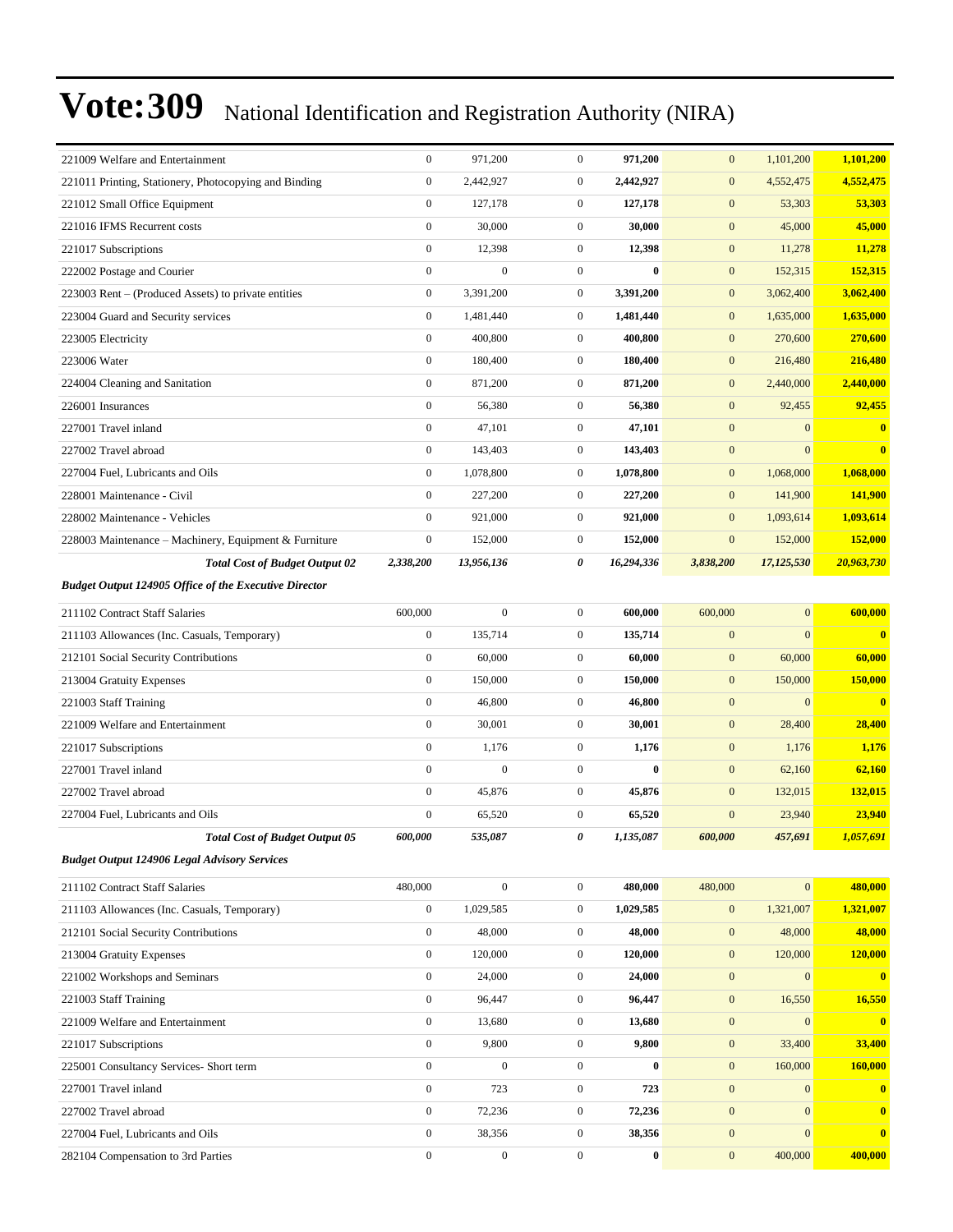| <b>Total Cost of Budget Output 06</b>                              | 480,000          | 1,452,827        | 0                | 1,932,827 | 480,000          | 2,098,957        | 2,578,957               |
|--------------------------------------------------------------------|------------------|------------------|------------------|-----------|------------------|------------------|-------------------------|
| <b>Budget Output 124907 Public Relations and Corporate Affairs</b> |                  |                  |                  |           |                  |                  |                         |
| 211102 Contract Staff Salaries                                     | 184,800          | $\mathbf{0}$     | $\mathbf{0}$     | 184,800   | 184,800          | $\mathbf{0}$     | 184,800                 |
| 211103 Allowances (Inc. Casuals, Temporary)                        | $\boldsymbol{0}$ | 67,658           | $\boldsymbol{0}$ | 67,658    | $\mathbf{0}$     | $\mathbf{0}$     | $\mathbf{0}$            |
| 212101 Social Security Contributions                               | $\boldsymbol{0}$ | 18,480           | $\mathbf{0}$     | 18,480    | $\boldsymbol{0}$ | 18,480           | 18,480                  |
| 213004 Gratuity Expenses                                           | $\boldsymbol{0}$ | 46,200           | $\boldsymbol{0}$ | 46,200    | $\mathbf{0}$     | 46,200           | 46,200                  |
| 221001 Advertising and Public Relations                            | $\mathbf{0}$     | 437,400          | $\boldsymbol{0}$ | 437,400   | $\mathbf{0}$     | 292,700          | 292,700                 |
| 221002 Workshops and Seminars                                      | $\boldsymbol{0}$ | 33,430           | $\mathbf{0}$     | 33,430    | $\mathbf{0}$     | 5,430            | 5,430                   |
| 221003 Staff Training                                              | $\boldsymbol{0}$ | 13,650           | $\boldsymbol{0}$ | 13,650    | $\mathbf{0}$     | $\mathbf{0}$     | $\overline{\mathbf{0}}$ |
| 221009 Welfare and Entertainment                                   | $\boldsymbol{0}$ | 12,000           | $\mathbf{0}$     | 12,000    | $\bf{0}$         | 12,000           | 12,000                  |
| 221011 Printing, Stationery, Photocopying and Binding              | $\boldsymbol{0}$ | 24,350           | $\boldsymbol{0}$ | 24,350    | $\mathbf{0}$     | 31,050           | 31,050                  |
| 227001 Travel inland                                               | $\mathbf{0}$     | $\mathbf{0}$     | $\mathbf{0}$     | $\bf{0}$  | $\mathbf{0}$     | 46,480           | 46,480                  |
| 227002 Travel abroad                                               | $\mathbf{0}$     | 11,232           | $\mathbf{0}$     | 11,232    | $\mathbf{0}$     | $\mathbf{0}$     | $\bf{0}$                |
| 227004 Fuel, Lubricants and Oils                                   | $\boldsymbol{0}$ | 42,000           | $\boldsymbol{0}$ | 42,000    | $\mathbf{0}$     | $\mathbf{0}$     | $\mathbf{0}$            |
| <b>Total Cost of Budget Output 07</b>                              | 184,800          | 706,400          | 0                | 891,200   | 184,800          | 452,340          | 637,140                 |
| <b>Budget Output 124908 Planning and Strategy</b>                  |                  |                  |                  |           |                  |                  |                         |
| 211102 Contract Staff Salaries                                     | 614,400          | $\mathbf{0}$     | $\mathbf{0}$     | 614,400   | 614,400          | $\mathbf{0}$     | 614,400                 |
| 211103 Allowances (Inc. Casuals, Temporary)                        | $\boldsymbol{0}$ | 5,600            | $\boldsymbol{0}$ | 5,600     | $\mathbf{0}$     | 60,350           | 60,350                  |
| 212101 Social Security Contributions                               | $\boldsymbol{0}$ | 61,440           | $\mathbf{0}$     | 61,440    | $\mathbf{0}$     | 61,440           | 61,440                  |
| 213004 Gratuity Expenses                                           | $\boldsymbol{0}$ | 153,600          | $\boldsymbol{0}$ | 153,600   | $\boldsymbol{0}$ | 153,600          | 153,600                 |
| 221002 Workshops and Seminars                                      | $\overline{0}$   | 69,770           | $\mathbf{0}$     | 69,770    | $\mathbf{0}$     | 70,350           | 70,350                  |
| 221003 Staff Training                                              | $\boldsymbol{0}$ | 111,950          | $\mathbf{0}$     | 111,950   | $\mathbf{0}$     | $\mathbf{0}$     | $\bf{0}$                |
| 221009 Welfare and Entertainment                                   | $\mathbf{0}$     | 14,400           | $\boldsymbol{0}$ | 14,400    | $\mathbf{0}$     | $\overline{0}$   | $\bf{0}$                |
| 221011 Printing, Stationery, Photocopying and Binding              | $\boldsymbol{0}$ | 34,200           | $\mathbf{0}$     | 34,200    | $\mathbf{0}$     | 30,000           | 30,000                  |
| 225001 Consultancy Services- Short term                            | $\boldsymbol{0}$ | 41,500           | $\boldsymbol{0}$ | 41,500    | $\boldsymbol{0}$ | 39,015           | 39,015                  |
| 227001 Travel inland                                               | $\mathbf{0}$     | 191,990          | $\mathbf{0}$     | 191,990   | $\mathbf{0}$     | 56,960           | 56,960                  |
| 227002 Travel abroad                                               | $\boldsymbol{0}$ | 30,293           | $\mathbf{0}$     | 30,293    | $\mathbf{0}$     | $\mathbf{0}$     | $\mathbf{0}$            |
| 227004 Fuel, Lubricants and Oils                                   | $\boldsymbol{0}$ | 45,647           | $\boldsymbol{0}$ | 45,647    | $\boldsymbol{0}$ | 48,350           | 48,350                  |
| <b>Total Cost of Budget Output 08</b>                              | 614,400          | 760,390          | 0                | 1,374,790 | 614,400          | 520,065          | 1,134,465               |
| <b>Budget Output 124909 Internal Audit</b>                         |                  |                  |                  |           |                  |                  |                         |
| 211102 Contract Staff Salaries                                     | 334,800          | $\boldsymbol{0}$ | $\boldsymbol{0}$ | 334,800   | 334,800          | $\boldsymbol{0}$ | 334,800                 |
| 211103 Allowances (Inc. Casuals, Temporary)                        | $\boldsymbol{0}$ | 105,500          | $\mathbf{0}$     | 105,500   | $\boldsymbol{0}$ | $\mathbf{0}$     | $\bf{0}$                |
| 212101 Social Security Contributions                               | $\boldsymbol{0}$ | 33,480           | $\boldsymbol{0}$ | 33,480    | $\boldsymbol{0}$ | 33,480           | 33,480                  |
| 213004 Gratuity Expenses                                           | $\boldsymbol{0}$ | 83,700           | $\boldsymbol{0}$ | 83,700    | $\boldsymbol{0}$ | 83,700           | 83,700                  |
| 221002 Workshops and Seminars                                      | $\boldsymbol{0}$ | 17,100           | $\boldsymbol{0}$ | 17,100    | $\mathbf{0}$     | 44,194           | 44,194                  |
| 221003 Staff Training                                              | $\boldsymbol{0}$ | 44,460           | $\boldsymbol{0}$ | 44,460    | $\boldsymbol{0}$ | $\boldsymbol{0}$ | $\bf{0}$                |
| 221009 Welfare and Entertainment                                   | $\boldsymbol{0}$ | 12,000           | $\boldsymbol{0}$ | 12,000    | $\boldsymbol{0}$ | $\boldsymbol{0}$ | $\bf{0}$                |
| 221017 Subscriptions                                               | $\boldsymbol{0}$ | 3,280            | $\boldsymbol{0}$ | 3,280     | $\boldsymbol{0}$ | 4,700            | 4,700                   |
| 227001 Travel inland                                               | $\boldsymbol{0}$ | $\boldsymbol{0}$ | $\boldsymbol{0}$ | $\bf{0}$  | $\boldsymbol{0}$ | 125,600          | 125,600                 |
| 227002 Travel abroad                                               | $\boldsymbol{0}$ | 12,390           | $\boldsymbol{0}$ | 12,390    | $\boldsymbol{0}$ | $\boldsymbol{0}$ | $\bf{0}$                |
| 227004 Fuel, Lubricants and Oils                                   | $\boldsymbol{0}$ | 47,176           | $\boldsymbol{0}$ | 47,176    | $\boldsymbol{0}$ | $\boldsymbol{0}$ | $\bf{0}$                |
| <b>Total Cost of Budget Output 09</b>                              | 334,800          | 359,086          | 0                | 693,886   | 334,800          | 291,674          | 626,474                 |
| <b>Budget Output 124910 Procurement and Disposal</b>               |                  |                  |                  |           |                  |                  |                         |
| 211102 Contract Staff Salaries                                     | 334,800          | $\boldsymbol{0}$ | $\boldsymbol{0}$ | 334,800   | 334,800          | $\vert 0 \vert$  | 334,800                 |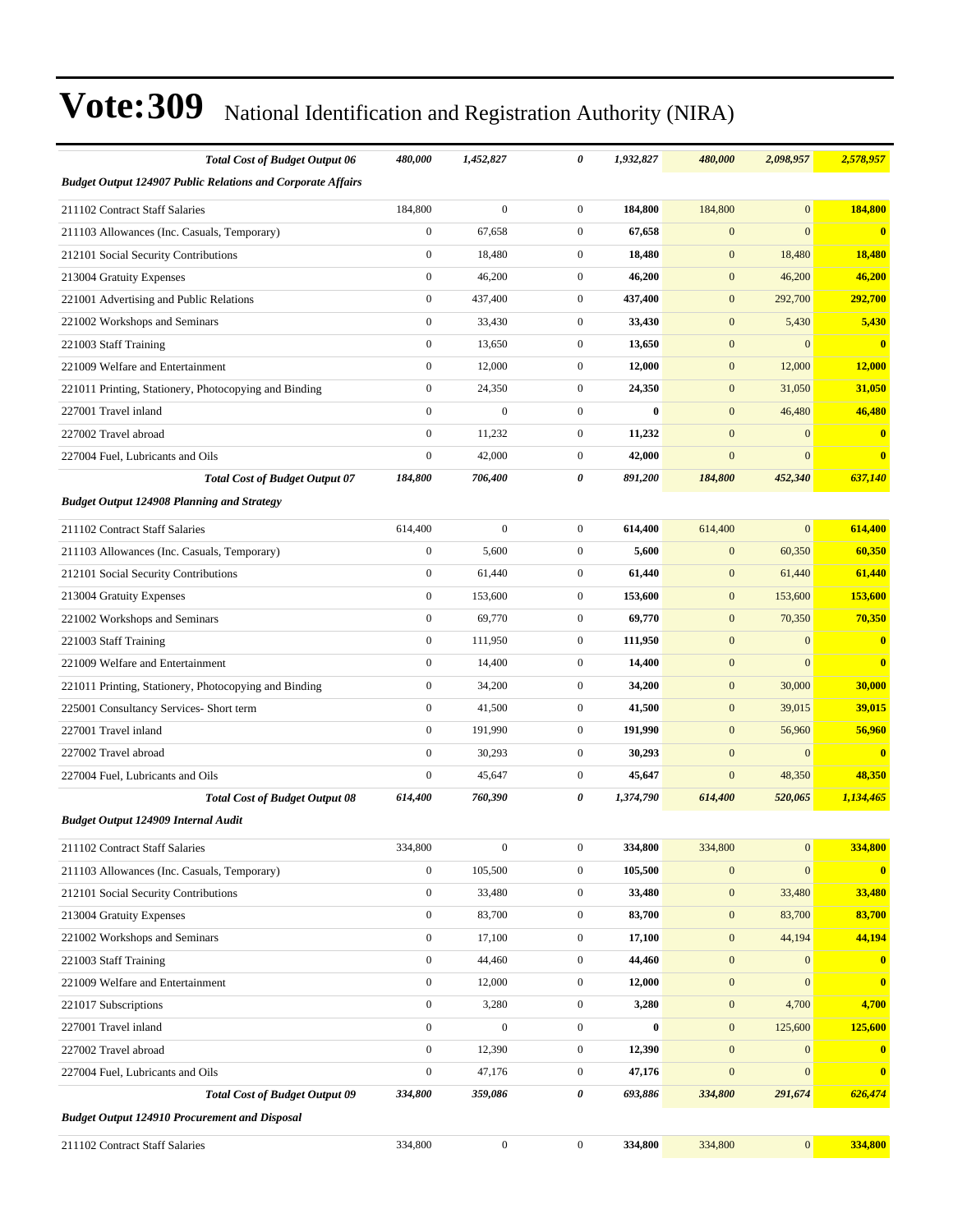| 211103 Allowances (Inc. Casuals, Temporary)                    | $\boldsymbol{0}$ | 103,800          | $\boldsymbol{0}$ | 103,800      | $\mathbf{0}$          | 94,150       | 94,150                  |
|----------------------------------------------------------------|------------------|------------------|------------------|--------------|-----------------------|--------------|-------------------------|
| 212101 Social Security Contributions                           | $\boldsymbol{0}$ | 33,480           | $\boldsymbol{0}$ | 33,480       | $\mathbf{0}$          | 33,480       | 33,480                  |
| 213004 Gratuity Expenses                                       | $\boldsymbol{0}$ | 83,700           | $\boldsymbol{0}$ | 83,700       | $\boldsymbol{0}$      | 83,700       | 83,700                  |
| 221001 Advertising and Public Relations                        | $\boldsymbol{0}$ | 22,000           | $\boldsymbol{0}$ | 22,000       | $\mathbf{0}$          | 22,000       | 22,000                  |
| 221002 Workshops and Seminars                                  | $\boldsymbol{0}$ | 11,840           | $\overline{0}$   | 11,840       | $\mathbf{0}$          | 8,925        | 8,925                   |
| 221003 Staff Training                                          | $\boldsymbol{0}$ | 69,069           | $\mathbf{0}$     | 69,069       | $\mathbf{0}$          | $\mathbf{0}$ | $\mathbf{0}$            |
| 221009 Welfare and Entertainment                               | $\boldsymbol{0}$ | 17,700           | $\boldsymbol{0}$ | 17,700       | $\mathbf{0}$          | 12,000       | 12,000                  |
| 221011 Printing, Stationery, Photocopying and Binding          | $\boldsymbol{0}$ | 1,250            | $\boldsymbol{0}$ | 1,250        | $\boldsymbol{0}$      | 2,050        | 2,050                   |
| 221017 Subscriptions                                           | $\boldsymbol{0}$ | 2,100            | $\overline{0}$   | 2,100        | $\mathbf{0}$          | 2,100        | 2,100                   |
| 227001 Travel inland                                           | $\mathbf{0}$     | $\boldsymbol{0}$ | $\overline{0}$   | $\bf{0}$     | $\boldsymbol{0}$      | 9,950        | 9,950                   |
| 227002 Travel abroad                                           | $\boldsymbol{0}$ | 29,365           | $\overline{0}$   | 29,365       | $\mathbf{0}$          | $\mathbf{0}$ | $\overline{\mathbf{0}}$ |
| 227004 Fuel, Lubricants and Oils                               | $\boldsymbol{0}$ | $\boldsymbol{0}$ | $\boldsymbol{0}$ | $\bf{0}$     | $\mathbf{0}$          | 10,500       | 10,500                  |
| <b>Total Cost of Budget Output 10</b>                          | 334,800          | 374,304          | 0                | 709,104      | 334,800               | 278,855      | 613,655                 |
| <b>Budget Output 124919 Human Resource Management Services</b> |                  |                  |                  |              |                       |              |                         |
| 211102 Contract Staff Salaries                                 | 431,000          | $\boldsymbol{0}$ | $\boldsymbol{0}$ | 431,000      | 431,000               | $\mathbf{0}$ | 431,000                 |
| 211103 Allowances (Inc. Casuals, Temporary)                    | $\boldsymbol{0}$ | 32,735           | $\boldsymbol{0}$ | 32,735       | $\mathbf{0}$          | 82,818       | 82,818                  |
| 212101 Social Security Contributions                           | $\boldsymbol{0}$ | 43,100           | $\mathbf{0}$     | 43,100       | $\mathbf{0}$          | 43,100       | 43,100                  |
| 213001 Medical expenses (To employees)                         | $\boldsymbol{0}$ | 1,603,200        | $\mathbf{0}$     | 1,603,200    | $\mathbf{0}$          | 1,336,000    | 1,336,000               |
| 213002 Incapacity, death benefits and funeral expenses         | $\boldsymbol{0}$ | 233,486          | $\mathbf{0}$     | 233,486      | $\mathbf{0}$          | 220,000      | 220,000                 |
| 213004 Gratuity Expenses                                       | $\boldsymbol{0}$ | 107,750          | $\boldsymbol{0}$ | 107,750      | $\mathbf{0}$          | 107,750      | 107,750                 |
| 221002 Workshops and Seminars                                  | $\boldsymbol{0}$ | 17,500           | $\boldsymbol{0}$ | 17,500       | $\mathbf{0}$          | 24,000       | 24,000                  |
| 221003 Staff Training                                          | $\boldsymbol{0}$ | 49,780           | $\overline{0}$   | 49,780       | $\mathbf{0}$          | 49,968       | 49,968                  |
| 221009 Welfare and Entertainment                               | $\boldsymbol{0}$ | 284,672          | $\mathbf{0}$     | 284,672      | $\mathbf{0}$          | 276,415      | 276,415                 |
| 221011 Printing, Stationery, Photocopying and Binding          | $\boldsymbol{0}$ | 2,026            | $\mathbf{0}$     | 2,026        | $\mathbf{0}$          | 2,026        | 2,026                   |
| 221017 Subscriptions                                           | $\boldsymbol{0}$ | 1,500            | $\boldsymbol{0}$ | 1,500        | $\mathbf{0}$          | 1,500        | 1,500                   |
| 221020 IPPS Recurrent Costs                                    | $\boldsymbol{0}$ | $\boldsymbol{0}$ | $\overline{0}$   | $\bf{0}$     | $\mathbf{0}$          | 17,925       | 17,925                  |
| 224001 Medical Supplies                                        | $\boldsymbol{0}$ | $\boldsymbol{0}$ | $\overline{0}$   | $\bf{0}$     | $\mathbf{0}$          | 30,000       | 30,000                  |
| 224005 Uniforms, Beddings and Protective Gear                  | $\boldsymbol{0}$ | $\overline{0}$   | $\overline{0}$   | $\bf{0}$     | $\mathbf{0}$          | 120,000      | 120,000                 |
| 225001 Consultancy Services- Short term                        | $\boldsymbol{0}$ | 15,000           | $\mathbf{0}$     | 15,000       | $\mathbf{0}$          | $\mathbf{0}$ | $\bf{0}$                |
| 227001 Travel inland                                           | $\boldsymbol{0}$ | 72,894           | $\boldsymbol{0}$ | 72,894       | $\mathbf{0}$          | 11,880       | 11,880                  |
| 227002 Travel abroad                                           | $\mathbf{0}$     | 22,218           | $\overline{0}$   | 22,218       | $\mathbf{0}$          | $\mathbf{0}$ | $\mathbf{0}$            |
| 227004 Fuel, Lubricants and Oils                               | $\boldsymbol{0}$ | $\boldsymbol{0}$ | $\boldsymbol{0}$ | $\bf{0}$     | $\mathbf{0}$          | 2,520        | 2,520                   |
| <b>Total Cost of Budget Output 19</b>                          | 431,000          | 2,485,861        | 0                | 2,916,861    | 431,000               | 2,325,901    | 2,756,901               |
| <b>Budget Output 124920 Records Management Services</b>        |                  |                  |                  |              |                       |              |                         |
| 211103 Allowances (Inc. Casuals, Temporary)                    | $\boldsymbol{0}$ | 2,026            | $\boldsymbol{0}$ | 2,026        | $\boldsymbol{0}$      | 2,026        | 2,026                   |
| <b>Total Cost of Budget Output 20</b>                          | $\pmb{\theta}$   | 2,026            | 0                | 2,026        | $\boldsymbol{\theta}$ | 2,026        | 2,026                   |
| <b>Total Cost Of Outputs Provided</b>                          | 5,318,000        | 20,632,117       | $\bf{0}$         | 25,950,117   | 6,818,000             | 23,553,040   | 30,371,040              |
| <b>Arrears</b>                                                 | Wage             | Non Wage         | AIA              | <b>Total</b> | Wage                  | Non Wage     | <b>Total</b>            |
| <b>Budget Output 124999 Arrears</b>                            |                  |                  |                  |              |                       |              |                         |
| 321605 Domestic arrears (Budgeting)                            | $\boldsymbol{0}$ | 46,062           | $\mathbf{0}$     | 46,062       | $\mathbf{0}$          | 8,981,505    | 8,981,505               |
| <b>Total Cost of Budget Output 99</b>                          | 0                | 46,062           | 0                | 46,062       | $\boldsymbol{\theta}$ | 8,981,505    | 8,981,505               |
| <b>Total Cost Of Arrears</b>                                   | $\bf{0}$         | 46,062           | $\bf{0}$         | 46,062       | $\bf{0}$              | 8,981,505    | 8,981,505               |
| <b>Total Cost for Department 04</b>                            | 5,318,000        | 20,678,179       | $\bf{0}$         | 25,996,179   | 6,818,000             | 32,534,544   | 39,352,544              |
| <b>Total Excluding Arrears</b>                                 | 5,318,000        | 20,632,117       | $\boldsymbol{0}$ | 25,950,117   | 6,818,000             | 23,553,040   | 30,371,040              |